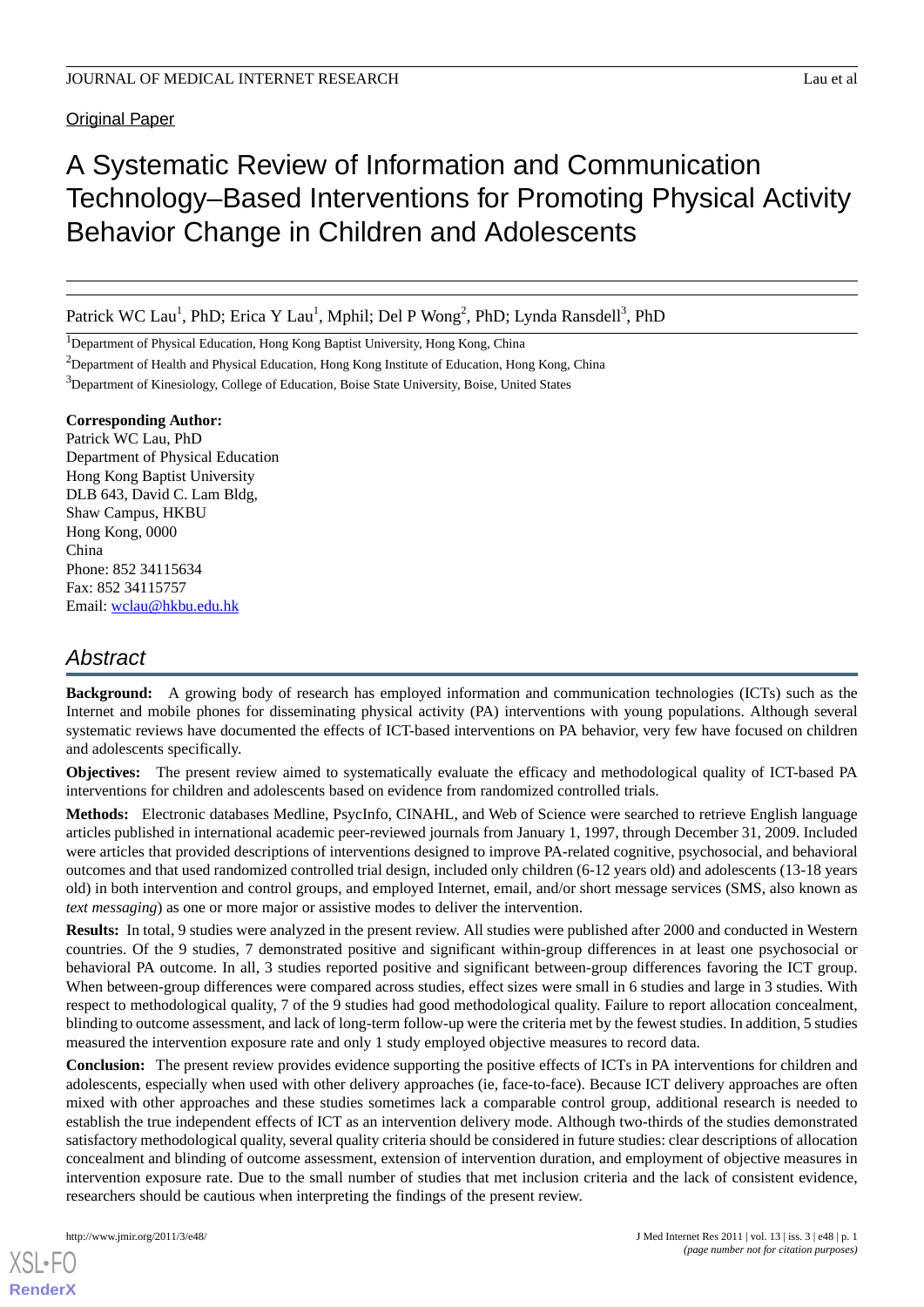#### **KEYWORDS**

Internet; email; text messages

### *Introduction*

Regular physical activity (PA) is associated with reduced risk of breast cancer, hypertension, coronary heart disease, type 2 diabetes mellitus, obesity, and osteoporosis in children and adolescents [\[1](#page-13-0)[-3](#page-13-1)]. However, the majority of our young population is not engaging in sufficient PA to achieve these health benefits [[4](#page-13-2)[-7](#page-13-3)]. Developing effective interventions to promote active lifestyles among children and adolescents is one way to address the lack of PA in this population.

In the past decade, numerous PA interventions have been developed and implemented [[8,](#page-14-0)[9](#page-14-1)]. The typical modes of delivery for these interventions have been face-to-face and mass media [[10](#page-14-2)[,11](#page-14-3)]. Studies [[12](#page-14-4)[-14](#page-14-5)] have indicated that interventions delivered using a face-to-face approach (ie, structured PA programs and individual counseling) have been effective for PA behavior changes, but effects have been small. Due to time schedules, high running costs, and geographic restrictions, these interventions could not reach and be accessed by a large population [\[15](#page-14-6)-[18\]](#page-14-7). With the combination of small effects and limited reach, the impact of face-to-face PA interventions on public health has been modest [[19\]](#page-14-8). On the other hand, PA interventions disseminated through mass media approaches (ie, TV, radio, and pamphlets) have the potential to reach large numbers of individuals. One limitation of mass media–based PA interventions is that they mainly contain generic content and feedback that is less relevant to individuals who may need different strategies to change PA behavior [[10\]](#page-14-2). The aforementioned limitation probably explains why the majority of these mass media–based interventions (except the VERB campaign [\[20](#page-14-9)]) were only successful in raising awareness and increasing knowledge and not in improving PA behavioral outcomes (ie, increasing PA levels) [[21\]](#page-14-10). In sum, innovative approaches that can reach large groups of people while at the same time enhancing accessibility and personal relevance are needed. Interestingly, studies have shown that this lack of personalization, mentioned as a limitation of media-based PA interventions, could be addressed with the use of advanced information and communication technology (ICT) such as Internet, personal digital assistants, computer kiosks, and mobile phones [[22,](#page-14-11)[23](#page-14-12)].

### **Advantages of ICT-based interventions**

The proliferation of the Internet and mobile phones has provided a powerful channel to widen the reach of PA interventions in children and adolescents [[23\]](#page-14-12). In developed countries, over 90% of children and adolescents were found to have had access to the Internet at school and/or home [\[14](#page-14-5)]. More importantly, they perceived the Internet as their primary resource for seeking health information [\[24](#page-14-13),[25\]](#page-14-14). Additionally, 45% to 99% of children and adolescents have been found to own a personal mobile phone, and half of them use short message services (SMS, also known as *text messaging*) [[10\]](#page-14-2). In addition to this broadened reach, advanced Web technologies can enhance the

[XSL](http://www.w3.org/Style/XSL)•FO **[RenderX](http://www.renderx.com/)** personal relevance of an intervention's contents. Researchers can now tailor PA interventions based on a variety of factors that influence PA behavior change in children and adolescents (eg, gender, ethnicity, weight status, stage of change, PA self-efficacy, and PA barriers). In addition, ICT interventions can present materials in various forms (ie, text, sound, video, and animation) to satisfy children's and adolescents'preferences [[22\]](#page-14-11). Moreover, email and SMS have provided a means for researchers to deliver individualized feedback, automatic reminders, and social support. These elements could enhance children's and adolescents' attention toward and understanding of the materials  $[26-28]$  $[26-28]$  $[26-28]$ , which could lead to subsequent improvements in PA behavior.

In recent years, the evidence base of ICT-based health behavior change interventions has been growing [\[29](#page-14-17)[-31](#page-15-0)]. Several systematic reviews [[26](#page-14-15)[,28](#page-14-16),[32-](#page-15-1)[36](#page-15-2)] have evaluated the efficacy of these interventions; however, very few studies have focused on PA behavior. Even though some studies have concentrated specifically on PA behavior [\[32](#page-15-1),[33](#page-15-3)[,35](#page-15-4),[36\]](#page-15-2), none has focused on children and adolescents. To our knowledge, the systematic review conducted by Norman et al [[33\]](#page-15-3) was the only paper published in the previous 5 years that has documented the efficacy of ICT-based PA interventions in children and adolescents. These authors conducted an electronic database search through the year 2005, and they identified 33 studies with PA as an outcome. As ICT-based PA interventions were still in a development stage at that time, studies that focused on children and adolescents were scant. These authors located 5 studies that focused on children and adolescents, and only 3 of them were randomized controlled trials (RCT). Although Norman and colleagues concluded that ICT-based interventions were effective for changing PA behavior, this conclusion was mainly drawn using evidence collected with adult subjects. Whether their conclusions can be generalized to children and adolescents needs further investigation. Since 2005, several additional RCTs have been published. It is, therefore, timely to conduct a new systematic review to evaluate the efficacy and methodological quality of ICT-based interventions relative to promoting PA behavior change in children and adolescents.

Although there are various ICTs, the present review focused on the Internet and SMS only. The reason for limiting the scope of ICT to Internet, email, and SMS is that these modes are most frequently used among children and adolescents. Other ICTs such as interactive CD-ROMs and computer kiosks were excluded because they are less popular, and, in that format, the advantages of ICT-based interventions (eg, free of time and geographic restrictions) are not fully utilized. Moreover, ICT-based PA interventions for children and adolescents are still in a developing stage; a systematic review focused on both Internet and SMS should demonstrate their usefulness in various research designs. This could inform the choice of ICT in future studies.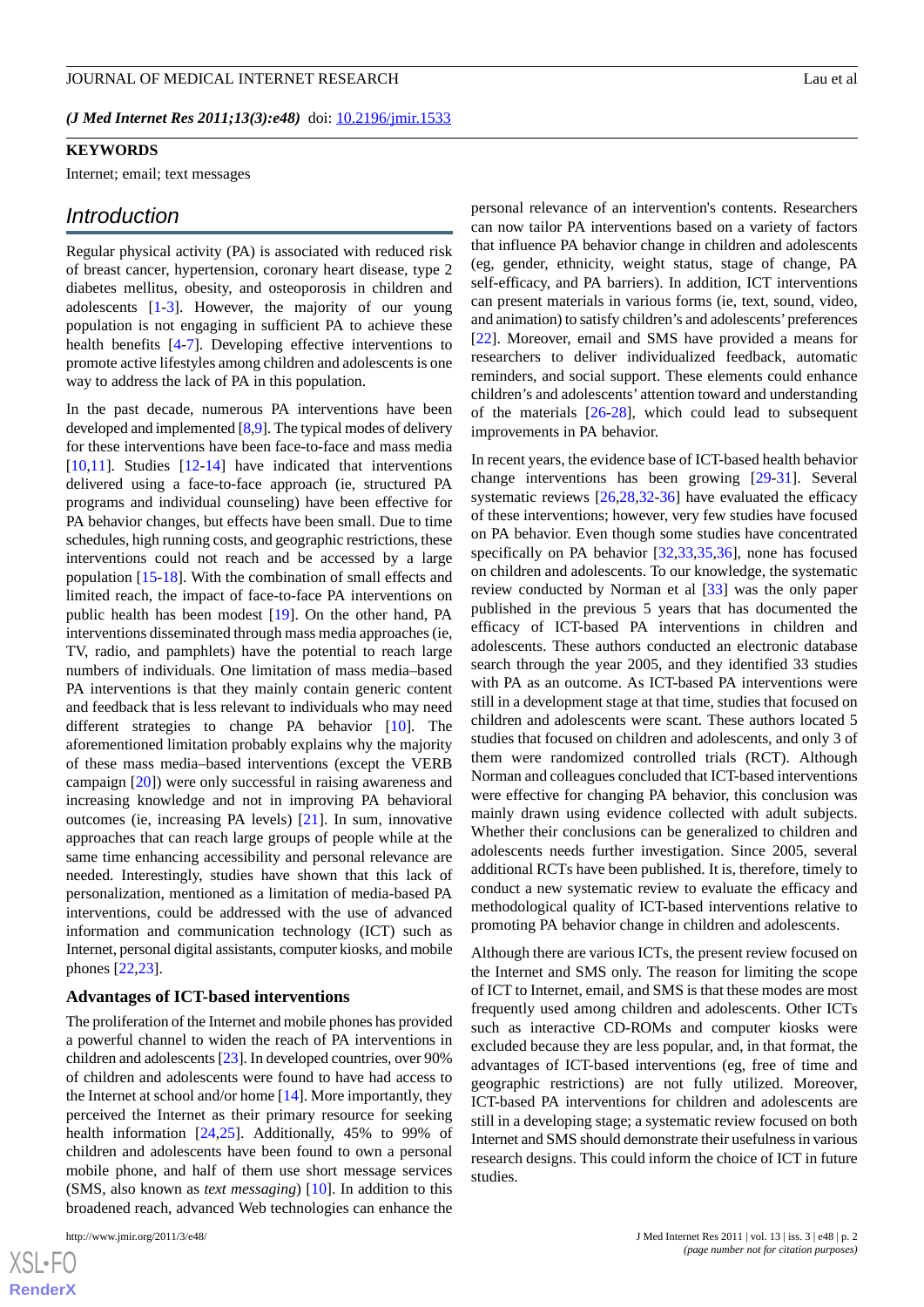The purpose of the present review was to systematically evaluate the efficacy and methodological quality of ICT-based interventions that applied Internet and/or SMS as a delivery mode for PA behavior change in children and adolescents based on evidence from randomized controlled trials.

#### **Definitions**

In this review, an ICT-based intervention is defined as an intervention that employs Internet, email, and/or SMS as one of the intervention delivery modes. The following types of intervention are excluded from this definition: (1) interventions that only involved ICT for data collection (ie, online surveys and electronic medical records) and (2) interventions that used a computer to generate individually tailored printed materials and delivered those materials using a non-ICT mode. The aforementioned interventions were excluded because there was little or no information exchanged, and interactions between the ICTs and participants were minimal.

# *Methods*

An electronic database search was conducted to retrieve English articles from CINAHL, Medline, PsycInfo, PubMed, and Web of Science. The search targeted articles published from January 1, 1997, through December 31, 2009, because ICT-based interventions began in the late 1990s [[11\]](#page-14-3). For CINAHL, Medline, PsycInfo, and Web of Science, we performed a keyword search using the following search strings: (child\* OR adolescent\* OR teenag\* OR youth) AND (Internet OR Web-based OR Web-delivered messages OR email OR e-mail OR electronic mail OR mobile phone OR text messag\* OR SMS) AND (daily physical activit\* OR exercise OR walk\* OR motor activ<sup>\*</sup> OR leisure activit<sup>\*</sup> OR physical fitness OR sport<sup>\*</sup>) AND (health OR health behavior OR weight loss OR obesity OR overweight). In addition, we conducted a MeSH search in PubMed using the following search strings: ("Adolescent"[Mesh] OR "Child"[Mesh]) AND ("Internet"[Mesh] OR "Telecommunications"[Mesh]) AND ("Exercise"[Mesh] OR "Motor Activity"[Mesh] OR "Sports"[Mesh]) AND ("Health Behavior"[Mesh] OR "Obesity"[Mesh] OR "Weight Loss"[Mesh]).

### **Selection Criteria**

To be included, articles had to (1) be published in international academic peer-reviewed journals (book chapters, abstracts of conference proceeding, and dissertations were excluded); (2) use a randomized controlled trials design; (3) evaluate an intervention that aimed to promote PA behavior; (4) include at least one PA behavior variable as the outcome (no restriction was defined regarding the types of PA behavior outcomes, which could be cognitive [ie, PA knowledge], psychosocial [eg, PA intention, PA self-efficacy, social support to PA, stage of change], or behavioral [ie, energy expenditure, step counts, or self-reported PA level]; (5) focus only on children (6-12 years old) and adolescents (13-18 years old) in both the intervention and control group; and (6) employ Internet, email, and/or SMS as one or more major or assistive modes to deliver the intervention. No further limits were set on the types and content of the control group. Control groups were non–ICT-based, no treatment, or different types of ICT-based interventions.

To attain additional eligible articles, the reference list of the located studies and relevant reviews were also checked. The selection of articles was independently performed by two investigators (authors PWCL and EYL).

#### **Data Extraction**

The present review provided a narrative evaluation of the selected articles because of the heterogeneity in study designs, measures, and outcomes across studies. Information about the selected articles was extracted into a structured summary table by one investigator (EYL) and checked by another investigator (PWCL). The following data were extracted: source (year of publication, country in which study was conducted); study characteristics (study design, setting that the information was delivered via ICT, and target behavior); participant characteristics (sample size, age, and group of participants); intervention descriptions, intervention characteristics (intervention duration, mode of delivery, contact frequency, theoretical basis, types and numbers of behavior change technique [BCT] used, and ICT initiation strategy). Use of BCT was coded according to the definition of the taxonomy of BCT developed by Abraham and Michie [\[37](#page-15-5)]. ICT initiation strategy was divided into participant-initiated (participants have to decide when, where, and what information to access or transmit by ICT) or investigator-initiated (an investigator delivered the information to participants via ICT at a fixed time, venue, and under specific conditions). For example, with a participant-initiated process, participants were told to access a PA website twice a week during their free time, but they were not told which day of the week or number of pages to read each time. For an investigator-initiated process, participants might receive a hyperlink via their personal email or individual feedback to their mobile phone.

### **The Efficacy of ICT-Based PA Interventions for Children and Adolescents**

In addition, types of outcome measures and main findings were coded. The pre-post difference on PA behavior outcome in the intervention group was coded as "↑" for positive and significant change, "→" for no significant change and "↓" for significant negative change. The pre-post difference in PA behavior outcome between the intervention group and control group was coded as "+" (significant difference favoring the ICT intervention group), "O" (no significant difference between groups), and "—" (significant difference favoring the control group). To compare the potential effect of ICT interventions on children and adolescents across studies, an effect size (ES) was calculated when sufficient information was reported. An ES of less than 0.5 was interpreted as small, 0.5 to 0.8, as medium, and greater than 0.8 as large [[38\]](#page-15-6). When a study measured outcomes across several time points, the longest follow-up was selected for effect size calculation. For example, if a study measured exercise behavior at 6, 12, 18, and 24 months the 24-month data were selected for comparison. For studies that employed more than one comparison group, following previous systematic reviews of ICT-based intervention [\[26](#page-14-15),[34\]](#page-15-7), the control group with the least contact was selected for ease of interpretation. To ensure the accuracy of the data extraction,

 $XS$ -FO **[RenderX](http://www.renderx.com/)**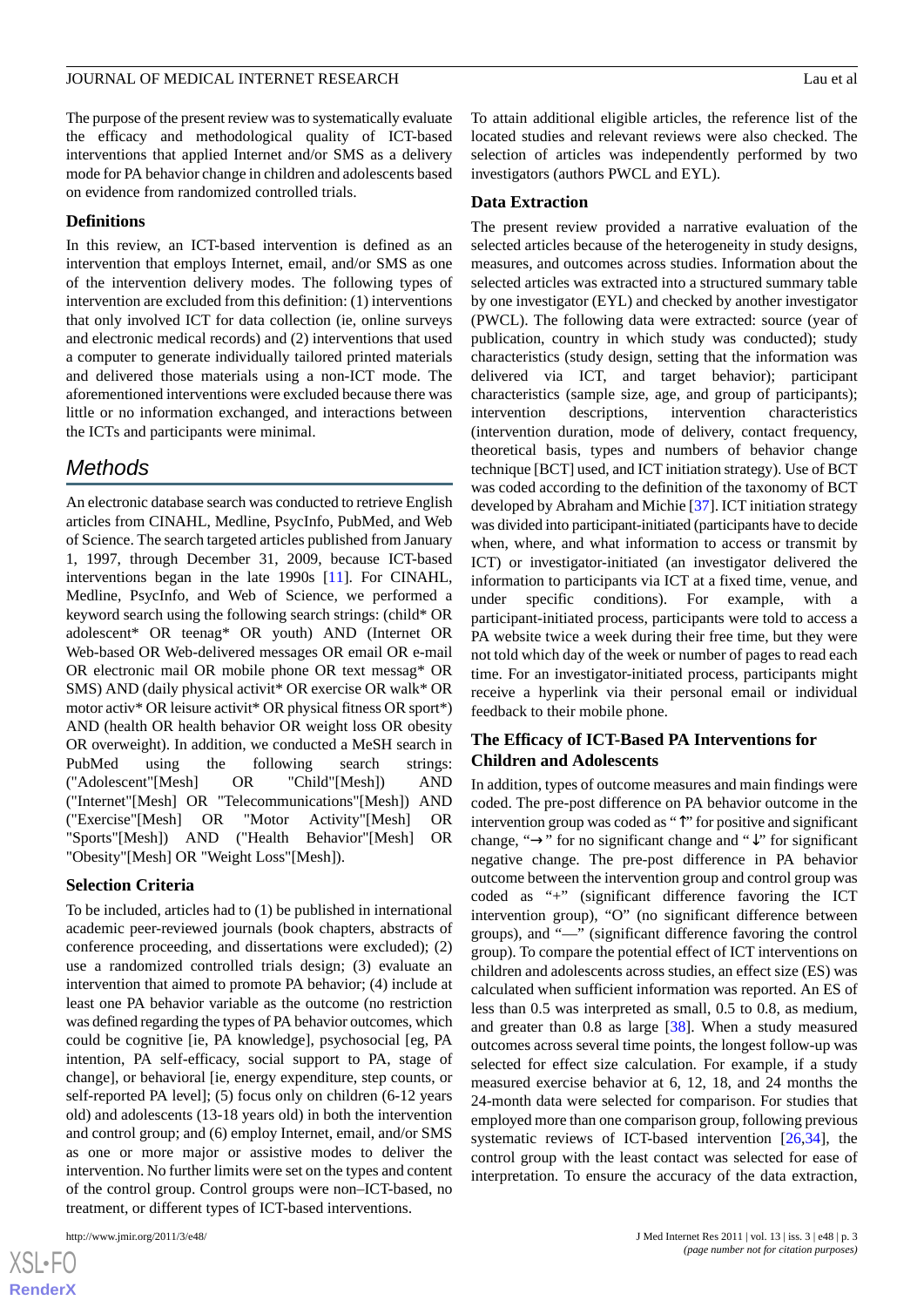original authors of the included studies were contacted for further information and clarification when needed.

### **Assessment of Methodological Quality**

Methodological quality was assessed using a 13-item scale developed in a previous review [\[35](#page-15-4)]. Studies were rated independently by one investigator (EYL) and checked by another investigator (PWCL). Disagreements were discussed until consensus was reached. Each item was rated as *yes*, *no*, or *unknown*. A total methodological quality score (ranging from 0-13) was calculated by summing up all *yes*items. Studies were rated as having good methodological quality if they met at least two-thirds of the criteria (ie,  $\geq$  9 items).

In addition, the intervention exposure rate of the included studies was also extracted because this was suggested as an important quality criterion of ICT-based interventions [\[39](#page-15-8)[,40](#page-15-9)]. The present review also assessed whether the included studies measured exposure frequency (ie, how frequently the participants accessed materials via ICT) of the intervention. For those studies that involved an Internet program, exposure duration (ie, how much time did participants spend on reading materials via ICT each time?) was also extracted [[40\]](#page-15-9).

### *Results*

# **Selection of Articles**

The search and selection process for articles is illustrated in [Figure 1.](#page-4-0) A total of 2606 articles were identified initially. After removing duplicates articles  $(n = 230)$  and irrelevant studies  $(n = 1230)$ = 2337), 39 articles were retained for further considerations. Of these, 30 articles were excluded as they were descriptive or feasibility studies  $(n = 13)$ , they were not targeted to the population of interest ( $n = 7$ ), they did not use an RCT design  $(n = 6)$ , they did not include any PA behavior outcome  $(n=3)$ , or they did not use ICT as the mode of delivery  $(n = 1)$ . In the end, 9 studies [\[41](#page-15-10)-[49\]](#page-15-11) were included in the present review.

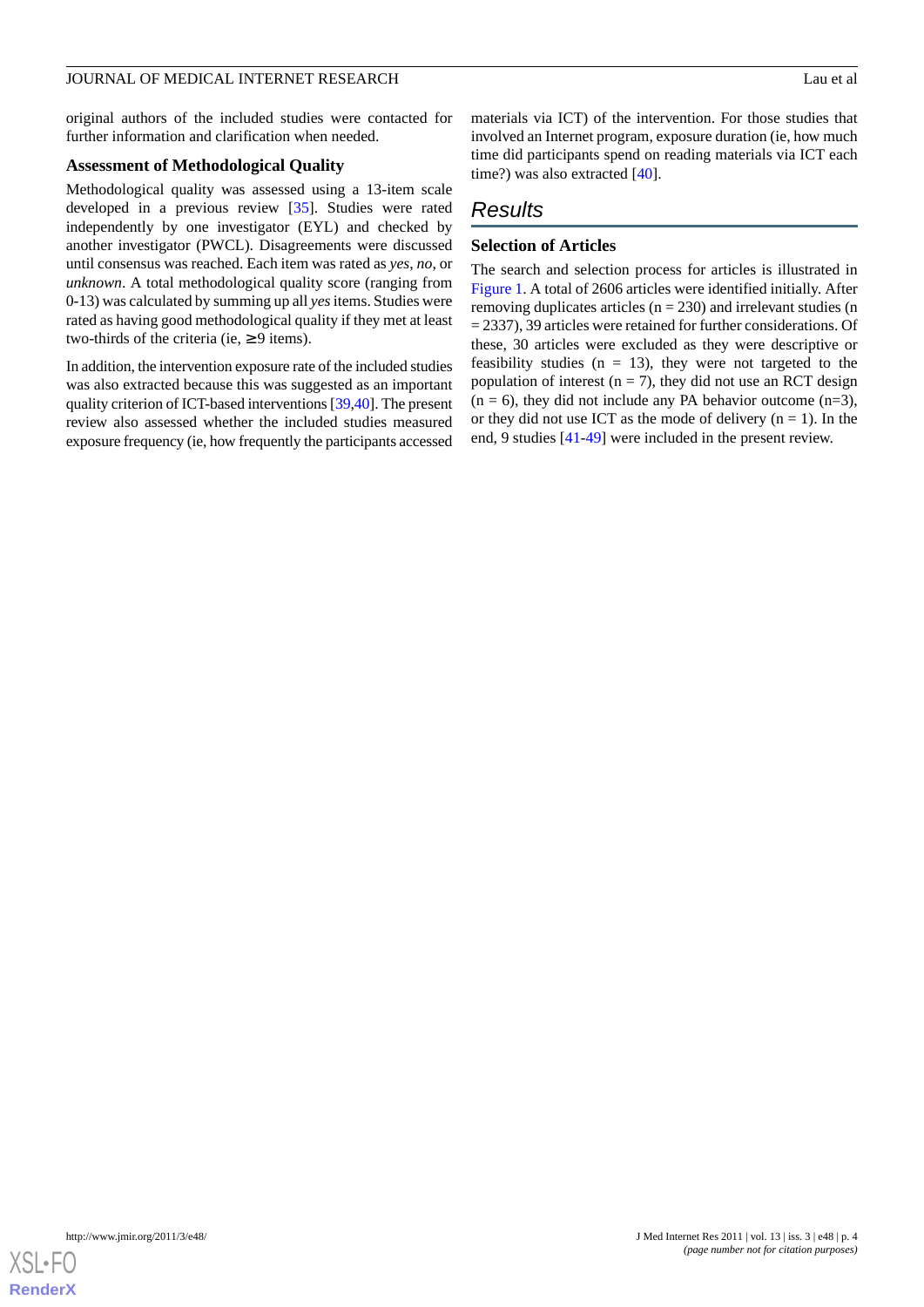<span id="page-4-0"></span>**Figure 1.** Search and selection process for the articles



#### **Data Extraction**

Details regarding the 9 included studies are summarized in [Table](#page-6-0) [1.](#page-6-0) All studies were published after 2000 and conducted in Western countries. Specifically, 6 studies were conducted in the United States [[41](#page-15-10)[,44](#page-15-12),[46](#page-15-13)[-49](#page-15-11)], and 1 each was conducted in the United Kingdom [[42\]](#page-15-14), Australia [[43\]](#page-15-15), and New Zealand [[45\]](#page-15-16).

### **Study Characteristics**

In all, 8 studies [[41,](#page-15-10)[43](#page-15-15)-[49\]](#page-15-11) randomized the participants on an individual basis, while one study [\[42](#page-15-14)] randomized at the school level. Another 7 studies [\[41](#page-15-10)[-45](#page-15-16),[48,](#page-15-17)[49\]](#page-15-11) delivered the intervention through ICTs in a home setting, whereas the remaining studies disseminated the intervention at schools [\[47](#page-15-18)] or clinics [\[46](#page-15-13)]. In regard to the target behavior, 3 studies [[42](#page-15-14)[,44](#page-15-12),[45\]](#page-15-16) focused on PA behavior alone; 6 studies [\[41](#page-15-10),[43,](#page-15-15)[46](#page-15-13)[-49](#page-15-11)] focused on PA

together with other health behaviors (eg, sedentary behavior, dietary intake, and diabetes management) (See [Table 1](#page-6-0)).

### **Participant Characteristics**

The 9 included studies contained 1456 total participants and the sample sizes ranged from 57 to 473 in each study. Approximately 48.1% of the total sample participants were female (701/1456). In all, 6 studies included both genders [[41,](#page-15-10)[43,](#page-15-15)[45](#page-15-16)[-48](#page-15-17)], while 3 studies focused on a single gender: 2 studies [[44](#page-15-12)[,49](#page-15-11)] focused on females and 1 study focused on [\[42](#page-15-14)] males. In the majority of studies, the intervention was offered to healthy children and adolescents recruited from schools and communities (eg, a scout troop). Also, 3 studies focused on overweight [\[49](#page-15-11)] or diabetic patients [\[41](#page-15-10),[45\]](#page-15-16) from pediatric clinics (See [Table 1\)](#page-6-0).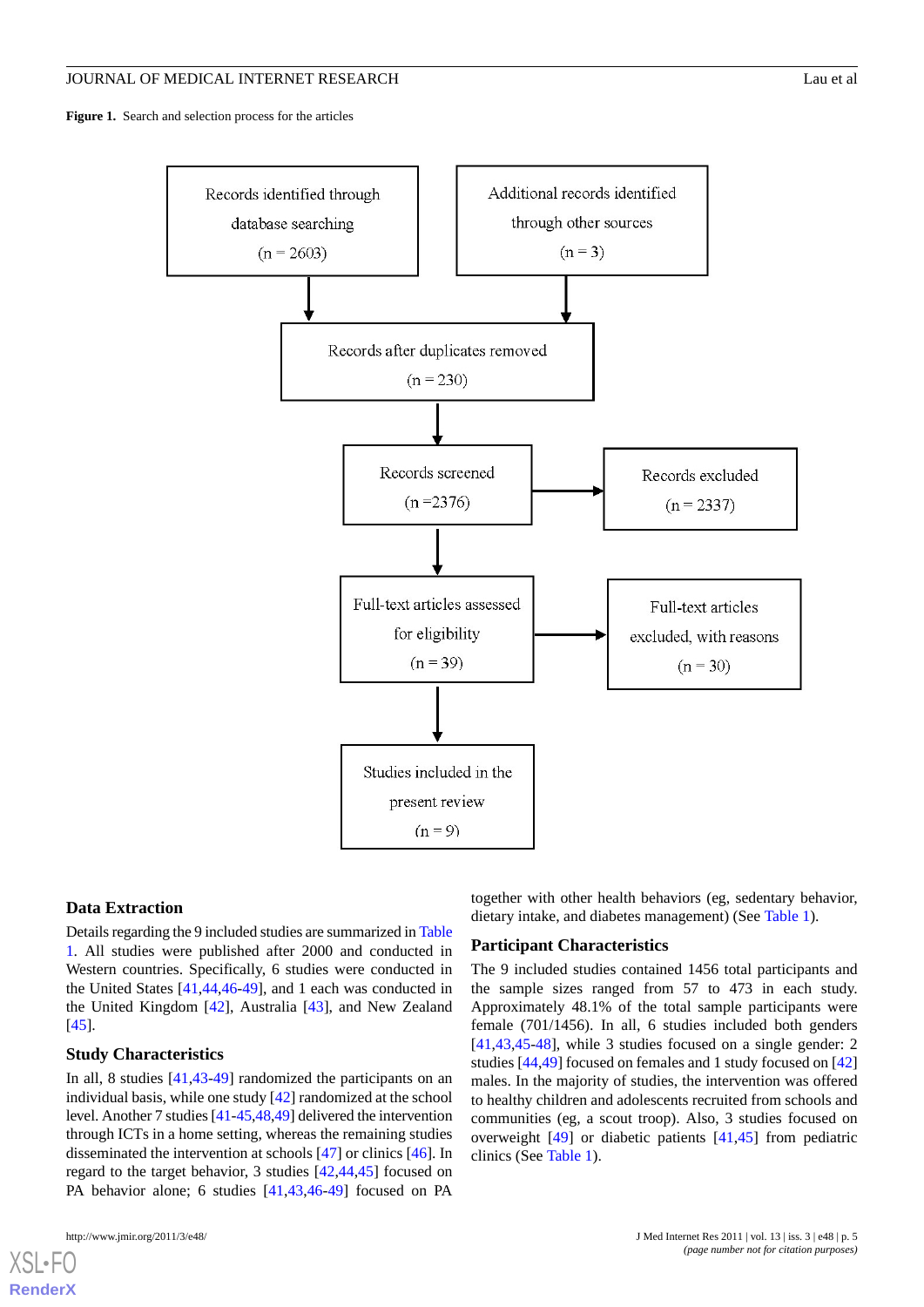#### **Intervention Characteristics**

Intervention duration ranged from 2 weeks to 2 years. Of the 9 studies, 5 [\[42](#page-15-14),[44](#page-15-12)[,45](#page-15-16),[47](#page-15-18)[,48](#page-15-17)] focused on short-term results ( $\leq$  3 months), 2 [[43](#page-15-15)[,46](#page-15-13)] focused on medium-term results (4-6 months), and 2 focused on long-term results  $(> 6$  months) [[41](#page-15-10)[,49](#page-15-11)]. Regarding the mode of delivery, 8 studies [[41](#page-15-10)[-48](#page-15-17)] employed a single ICT mode (Internet  $= 4$ , email  $= 1$ , and SMS  $= 3$ ) to deliver the intervention. The only exception was Williamson et al  $[49]$  $[49]$  who combined the use of Internet and email. The contacts made via the ICT mode varied from twice per day to once in 12 weeks. Also employed by 6 studies [[41](#page-15-10)[-43](#page-15-15),[45,](#page-15-16)[46](#page-15-13),[48\]](#page-15-17) were non-ICT modes (face-to-face, mail, and telephone) to contact the participants; the frequency of contact by non-ICT modes ranged from once per week to once every 3 months.

Of the 9 studies, 5 [\[41](#page-15-10)[-43](#page-15-15),[46,](#page-15-13)[47](#page-15-18)] had developed the intervention based on health behavior change theories: 3 [\[41-](#page-15-10)[43\]](#page-15-15) were guided by social cognitive theory (SCT)  $[50,51]$  $[50,51]$  $[50,51]$  and 2  $[46,47]$  $[46,47]$  $[46,47]$  were developed based on SCT [[50,](#page-15-19)[51\]](#page-15-20), transtheoretical model (TTM) [[52\]](#page-15-21), and relapse prevention model (RPM) [\[53](#page-15-22)]. Use of BCT in each study is summarized in [Table 2](#page-9-0). It was found that 3 types of BCT were used the most among the included studies: prompt specific goal setting, prompt self-monitoring of behavior, and provide feedback on performance. Overall, there was great variability in the number of BCTs used (the range was 3 to 9). In terms of the ICT initiation strategy, 5 studies [\[41](#page-15-10),[43,](#page-15-15)[45](#page-15-16)[-47](#page-15-18)] used investigator-initiated strategies and 4 studies [\[42](#page-15-14),[44,](#page-15-12)[48](#page-15-17),[49](#page-15-11)] employed participant-initiated strategies.

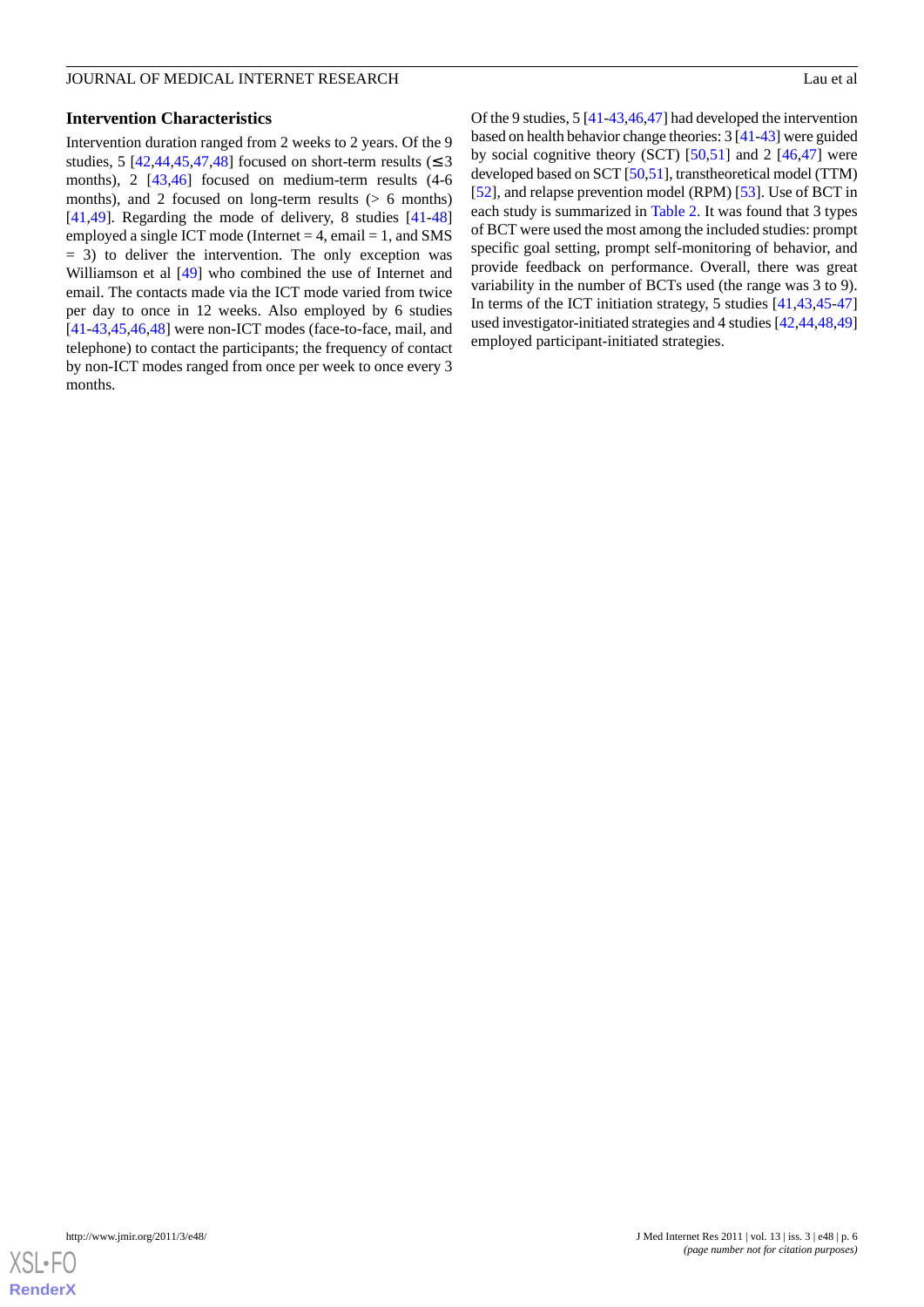# **JOURNAL OF MEDICAL INTERNET RESEARCH** Lau et al

<span id="page-6-0"></span>Table 1. Overview of characteristics and main findings of included studies

| Author,                                             | Participant                                                         | Study                                                       | Intervention                                                                                                                                                                                                                                                                                                                                                                                                                                                                                                                                                          | Intervention                                                                                                                                                                                                                                      | Main Findings                                                                                                                                                                                                                                                                                                                                      |
|-----------------------------------------------------|---------------------------------------------------------------------|-------------------------------------------------------------|-----------------------------------------------------------------------------------------------------------------------------------------------------------------------------------------------------------------------------------------------------------------------------------------------------------------------------------------------------------------------------------------------------------------------------------------------------------------------------------------------------------------------------------------------------------------------|---------------------------------------------------------------------------------------------------------------------------------------------------------------------------------------------------------------------------------------------------|----------------------------------------------------------------------------------------------------------------------------------------------------------------------------------------------------------------------------------------------------------------------------------------------------------------------------------------------------|
| Year, and                                           | Characteristics                                                     | characteristics                                             | Descriptions                                                                                                                                                                                                                                                                                                                                                                                                                                                                                                                                                          | Characteristics                                                                                                                                                                                                                                   |                                                                                                                                                                                                                                                                                                                                                    |
| Country                                             |                                                                     |                                                             |                                                                                                                                                                                                                                                                                                                                                                                                                                                                                                                                                                       |                                                                                                                                                                                                                                                   |                                                                                                                                                                                                                                                                                                                                                    |
| Franklin et<br>al, 2006,<br>United<br>States $[41]$ | 92 diabetic pa-<br>tients (8-18 years<br>of age), 43 were<br>female | Design: RCT<br>Setting: home<br>Focus: diabetes             | ICT group 1: Sweet Talk SMS (au-<br>tomatic scheduled SMS reminder of<br>the goal set, daily tips, and monthly<br>text newsletter on diabetes issues.<br>Participants could reply to the SMS<br>and get an extra SMS for reply) plus<br>intensive insulin treatment and<br>standard treatment (clinic visit once<br>per 3 to 4 months and access to<br>emergency hotline).<br>ICT group 2: Sweet Talk SMS in<br>addition to conventional insulin<br>treatment and standard treatment                                                                                  | Duration: 1 year<br>Mode and contact:<br>1 or 2 SMS per<br>$daya$ ; 1 face-to-<br>face every 3 to 4<br>months<br>Theory: SCT<br>Number of BCTs<br>used: 8<br>Communication<br>initiation: investiga-<br>tor                                       | Significantly greater increase<br>$\bullet$<br>in perceived social support to<br>exercise in both ICT groups<br>compared with control group<br>No significant difference be-<br>$\bullet$<br>tween the 2 ICT groups                                                                                                                                |
|                                                     |                                                                     |                                                             | Control: standard treatment only                                                                                                                                                                                                                                                                                                                                                                                                                                                                                                                                      |                                                                                                                                                                                                                                                   |                                                                                                                                                                                                                                                                                                                                                    |
| Jago et al,<br>2006, United<br>Kingdom<br>$[42]$    | 473 boy scouts<br>$(10-14 \text{ years}), 0$<br>were female         | Design: cluster<br><b>RCT</b><br>Setting: home<br>Focus: PA | ICT group 1: Internet-based PA<br>program contained goal setting and<br>a comic story on overcoming PA<br>barriers plus face-to-face troop<br>training started in the spring.                                                                                                                                                                                                                                                                                                                                                                                         | Duration: 9 weeks<br>Mode and contact:<br>2 per week via In-<br>ternet and 1 per<br>week face-to-face                                                                                                                                             | Significant increase in light PA<br>$\bullet$<br>in ICT group 1<br>No significant between-group<br>differences                                                                                                                                                                                                                                     |
|                                                     |                                                                     |                                                             | ICT group 2: Internet-based PA<br>program contained goal setting and<br>a comic story on overcoming PA<br>barriers plus face-to-face troop<br>training started in the fall<br>Control: dietary intervention plus<br>face-to-face troop training                                                                                                                                                                                                                                                                                                                       | Theory: SCT <sup>a</sup><br>Number of BCTs<br>used: 8<br>Communication<br>initiation: partici-<br>pant                                                                                                                                            |                                                                                                                                                                                                                                                                                                                                                    |
| Lubans et al.<br>2009, Aus-<br>tralia $[43]$        | 124 school chil-<br>dren (mean age<br>14.1), 71 were fe-<br>male    | Design: RCT<br>Setting: home<br>Focus: PA and<br>Diet       | ICT: social support email from in-<br>vestigator and pedometer self-moni-<br>toring plus printed PA and nutrition<br>handbook and printed monthly<br>newsletter for parents plus face-to-<br>face school-based sport education<br>program (structured PA session fo-<br>cusing on lifetime activities) plus<br>information session (weekly diet<br>and PA messages with teacher-<br>demonstrated related activities to<br>reinforce the message and summary<br>lectures)<br>Control: face-to-face school-based<br>sport education program plus exer-<br>cise handbook | Duration: 6 months $\bullet$<br>Mode and contact:<br>1 email per week $a$ ,<br>face-to-face con-<br>tact once per week<br>for the first 10<br>weeks<br>Theory: SCT<br>Number of BCTs<br>used: 7<br>Communication<br>initiation: investiga-<br>tor | Significantly greater increase<br>in step counts in ICT group<br>compared with control for both<br>boys and girls<br>Significantly greater increase<br>in low active participants of<br>ICT group compared with<br>control group<br>No significant difference in<br>step counts in active partici-<br>pants between ICT group and<br>control group |
| Marks et al,<br>2006, United<br>States $[44]$       | 319 girls (12-14<br>years of age), that<br>is, all 319 female       | Design: RCT<br>Setting: home<br>Focus: PA                   | ICT: Web-based PA program con-<br>taining interactive games, quiz,<br>downloadable charts to plan daily<br>activity, and audio demonstration of<br>PA activities<br>Control: print-based PA program<br>with the content identical to the In-<br>ternet-based intervention                                                                                                                                                                                                                                                                                             | Duration: 2 weeks $\bullet$<br>Mode and contacts:<br>Internet 2 times per<br>week<br>Theory: none men-<br>tioned<br>Number of BCTs<br>used: 3<br>Communication<br>initiation: partici-<br>pant                                                    | Significant increase in PA self-<br>efficacy and PA intention in<br>both ICT and control groups<br>Significantly greater increase<br>in PA intention in control<br>group compared with ICT<br>group but not in PA, self-effica-<br>cy and PA level                                                                                                 |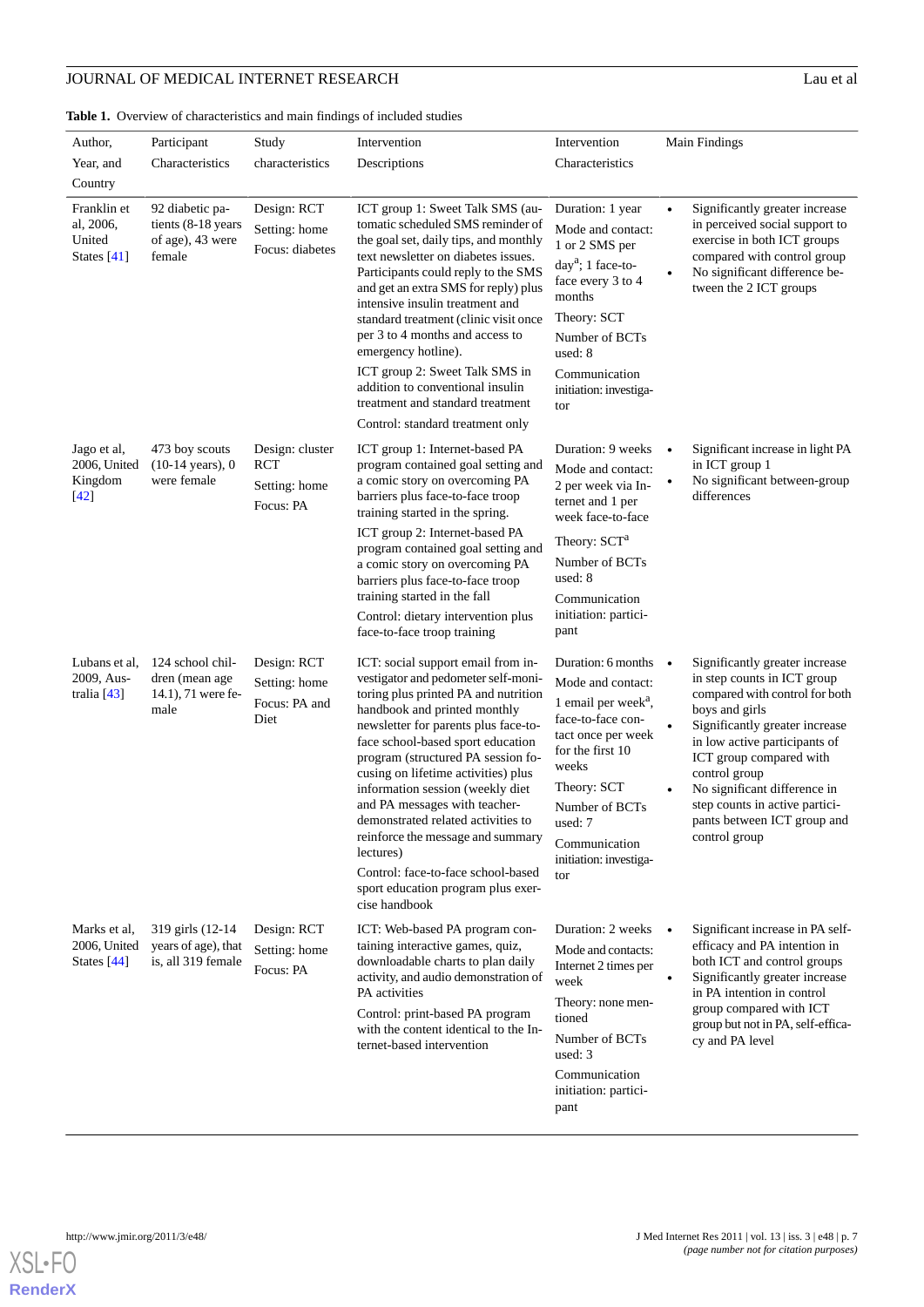# **JOURNAL OF MEDICAL INTERNET RESEARCH** Lau et al

| Author,                                              | Participant                                                                        | Study                                                    | Intervention                                                                                                                                                                                                                                                                                                                                                                                                                                                                                                                                                                                                                                                                                    | Intervention                                                                                                                                                                                                                                                                             | Main Findings                                                                                                                            |
|------------------------------------------------------|------------------------------------------------------------------------------------|----------------------------------------------------------|-------------------------------------------------------------------------------------------------------------------------------------------------------------------------------------------------------------------------------------------------------------------------------------------------------------------------------------------------------------------------------------------------------------------------------------------------------------------------------------------------------------------------------------------------------------------------------------------------------------------------------------------------------------------------------------------------|------------------------------------------------------------------------------------------------------------------------------------------------------------------------------------------------------------------------------------------------------------------------------------------|------------------------------------------------------------------------------------------------------------------------------------------|
| Year, and                                            | Characteristics                                                                    | characteristics                                          | Descriptions                                                                                                                                                                                                                                                                                                                                                                                                                                                                                                                                                                                                                                                                                    | Characteristics                                                                                                                                                                                                                                                                          |                                                                                                                                          |
| Country                                              |                                                                                    |                                                          |                                                                                                                                                                                                                                                                                                                                                                                                                                                                                                                                                                                                                                                                                                 |                                                                                                                                                                                                                                                                                          |                                                                                                                                          |
| Newton et<br>al, 2009,<br>New<br>Zealand $[45]$      | 78 diabetic pa-<br>tients $(11-18)$<br>years), 42 were<br>female                   | Design: RCT<br>Setting: home<br>Focus: PA                | ICT: pedometer self-monitoring<br>with a goal of at least 10,000<br>step/day plus motivational SMS re-<br>minder (participants could reply the<br>SMS and get an extra SMS for re-<br>ply <sup>a</sup> ) plus standard diabetes treat-<br>ment<br>Control: standard diabetes treatment                                                                                                                                                                                                                                                                                                                                                                                                          | Duration: 12 weeks $\bullet$<br>Mode and contact:<br>1 or 2 SMS con-<br>tacts per week<br>Theory: none men-<br>tioned<br>Number of BCTs<br>used: 5                                                                                                                                       | Both groups decreased in step<br>counts, but this was not statisti-<br>cally significant.<br>No significant between-group<br>differences |
|                                                      |                                                                                    |                                                          |                                                                                                                                                                                                                                                                                                                                                                                                                                                                                                                                                                                                                                                                                                 | Communication<br>initiation: investiga-<br>tor                                                                                                                                                                                                                                           |                                                                                                                                          |
| Patrick et al.<br>2001, United<br>States $[46]$      | 117 adolescents<br>$(11-18 \text{ years},$<br>mean age $14.1$ ),<br>43 were female | Design: RCT<br>Setting: clinic<br>Focus: PA plus<br>diet | ICT: interactive computer program<br>(assessed and compared participant's<br>self-reported PA and diet behavior<br>with recommendations, gave feed-<br>back, and instructed the participants<br>to select two behaviors that they are<br>most ready to change and construct<br>an action plan) plus provider coun-<br>seling (provider review and discus-<br>sion of the action with the partici-<br>pants) plus extended follow-up by<br>mail for group 1 and by infrequent<br>telephone plus mail contact for<br>group 2, and frequent telephone plus<br>mail contact for group 3<br>Control: interactive computer pro-<br>gram plus provider counseling but<br>no further extended follow-up | Duration: 16 weeks $\bullet$<br>Mode and contact:<br>Internet, face-to-<br>face and mail, each<br>once during the 16<br>weeks plus tele-<br>phone once every<br>2 weeks<br>Theories: SCT,<br>TTM, and RPM<br>Number of BCTs<br>used: 8<br>Communication<br>initiation: investiga-<br>tor | Significant improvement in<br>moderate PA in all groups but<br>no effect in vigorous PA<br>No significant between-group<br>differences   |
| Prochaska et<br>al, 2004,<br>United<br>States $[47]$ | 138 school chil-<br>dren (12-14)<br>years), 90 were<br>female                      | Design: RCT<br>Setting: school<br>Focus: PA plus<br>diet | ICT group 1: one-session Internet-<br>based PA assessment with tailored<br>feedback<br>ICT group 2: one-session Internet-<br>based PA plus dietary assessment<br>with tailored feedback<br>Control: no treatment                                                                                                                                                                                                                                                                                                                                                                                                                                                                                | Duration: 12 weeks $\bullet$<br>Mode and contact:<br>1 Internet contact<br>in the 12 week peri-<br>od<br>Theories: SCT,<br>TTM, and RPM<br>Number of BCTs<br>used: 9<br>Communication<br>initiation: investiga-<br>tor                                                                   | Significantly greater increase<br>in PA level in ICT groups<br>compared with control groups<br>for boys but not for girls                |

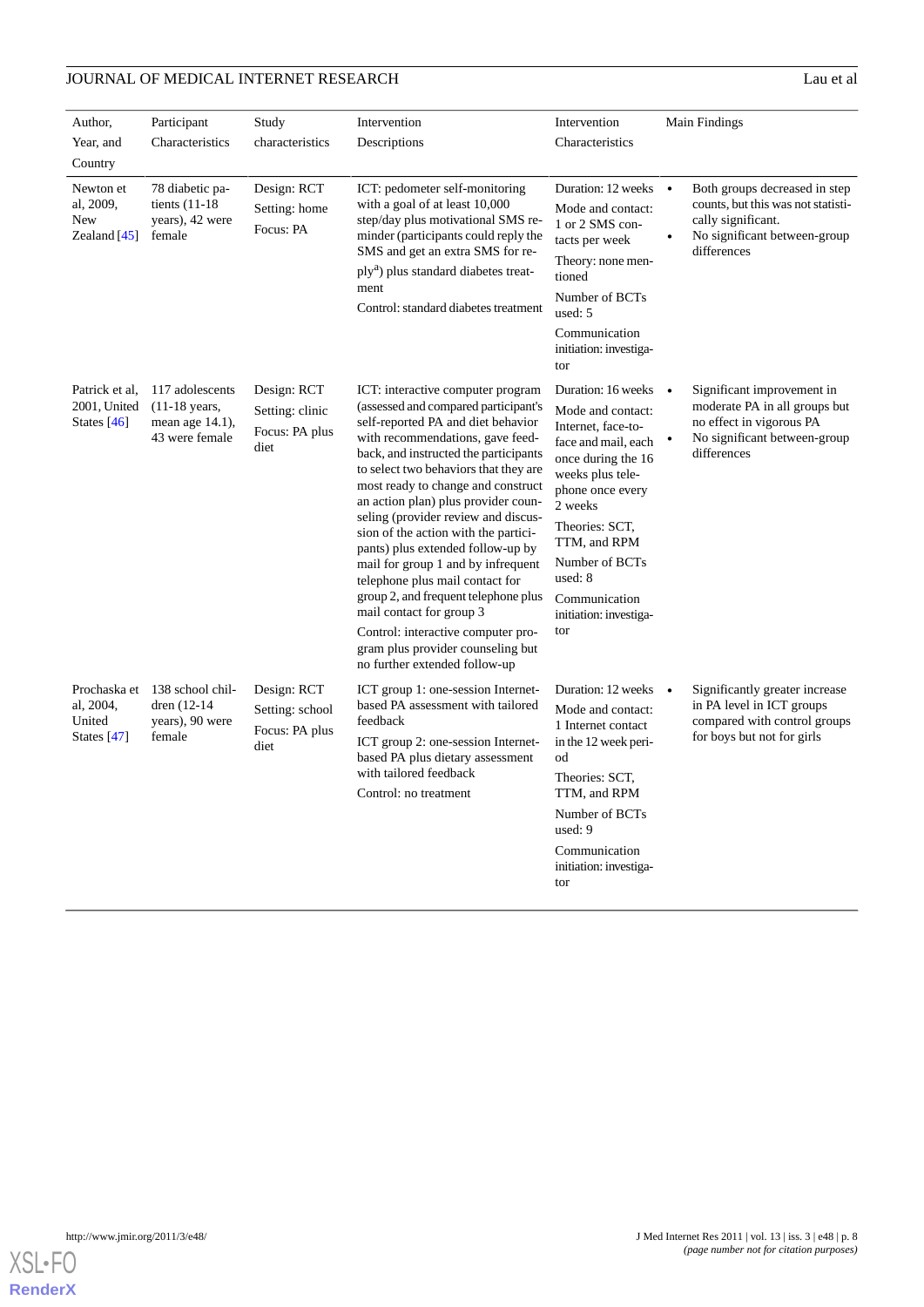# **JOURNAL OF MEDICAL INTERNET RESEARCH** Lau et al

| Author,                                             | Participant                                                               | Study                                                                               | Intervention                                                                                                                                                                                                                                                                                                                                                                                                                                                                               | Intervention                                                                                                                                                                                            | Main Findings                                                                                   |
|-----------------------------------------------------|---------------------------------------------------------------------------|-------------------------------------------------------------------------------------|--------------------------------------------------------------------------------------------------------------------------------------------------------------------------------------------------------------------------------------------------------------------------------------------------------------------------------------------------------------------------------------------------------------------------------------------------------------------------------------------|---------------------------------------------------------------------------------------------------------------------------------------------------------------------------------------------------------|-------------------------------------------------------------------------------------------------|
| Year, and                                           | Characteristics                                                           | characteristics                                                                     | Descriptions                                                                                                                                                                                                                                                                                                                                                                                                                                                                               | Characteristics                                                                                                                                                                                         |                                                                                                 |
| Country                                             |                                                                           |                                                                                     |                                                                                                                                                                                                                                                                                                                                                                                                                                                                                            |                                                                                                                                                                                                         |                                                                                                 |
| Shapiro et al,<br>2008, United<br>States [48]       | 58 children (5-13)<br>years), 36 were<br>female                           | Design: RCT<br>Setting: home<br>Focus: PA plus<br>diet plus seden-<br>tary activity | ICT: parent and child to report their<br>sugar-sweetened beverages, screen<br>time, and PA goals by SMS plus<br>immediate and automatic SMS<br>feedback plus 3 face-to-face psychol-<br>ogist-led educational sessions<br>Control group 1: parent and child to<br>report their sugar-sweetened bever-<br>ages, screen time, and PA goals by<br>using a paper diary plus 3 face-to-<br>face psychologist-led educational<br>sessions plus verbal feedback during<br>the educational session | Duration: 8 weeks •<br>Mode and contact:<br>2 SMS per day,<br>face-to-face once a<br>week<br>Theory: none men-<br>tioned<br>Number of BCTs<br>used: 7<br>Communication<br>initiation: partici-<br>pants | No significant difference in<br>step counts in all groups                                       |
|                                                     |                                                                           |                                                                                     | Control group 2: 3 face-to-face<br>psychologist-led educational ses-<br>sions only                                                                                                                                                                                                                                                                                                                                                                                                         |                                                                                                                                                                                                         |                                                                                                 |
| Williamson<br>et al, 2006,<br>United<br>States [49] | 57 overweight<br>girls $(11-15)$<br>years), that is all<br>57 were female | Design: RCT<br>Setting: home<br>Focus: weight<br>loss                               | ICT: Internet-based PA and dietary<br>program with tailored information<br>and prescriptions and online counsel-<br>ing plus 4 face-to-face meetings at<br>1, 3, 6, and 12 weeks<br>Control: Internet-based program<br>with general PA and dietary informa-                                                                                                                                                                                                                                | Duration: 2 years                                                                                                                                                                                       | Significant improvement in                                                                      |
|                                                     |                                                                           |                                                                                     |                                                                                                                                                                                                                                                                                                                                                                                                                                                                                            | Mode and contact:<br>Internet once per<br>week, email once<br>per week, and face-<br>to-face 4 times in<br>12 weeks                                                                                     | self-reported exercise behavior<br>in all groups<br>No significant between-group<br>differences |
|                                                     |                                                                           |                                                                                     | tion plus 4 face-to-face sessions at<br>1, 3, 6, and 12 months                                                                                                                                                                                                                                                                                                                                                                                                                             | Theory: none men-<br>tioned                                                                                                                                                                             |                                                                                                 |
|                                                     |                                                                           |                                                                                     |                                                                                                                                                                                                                                                                                                                                                                                                                                                                                            | Number of BCTs<br>used: 7                                                                                                                                                                               |                                                                                                 |
|                                                     |                                                                           |                                                                                     |                                                                                                                                                                                                                                                                                                                                                                                                                                                                                            | Communication<br>initiation: partici-<br>pant                                                                                                                                                           |                                                                                                 |

<sup>a</sup> Information obtained from original author

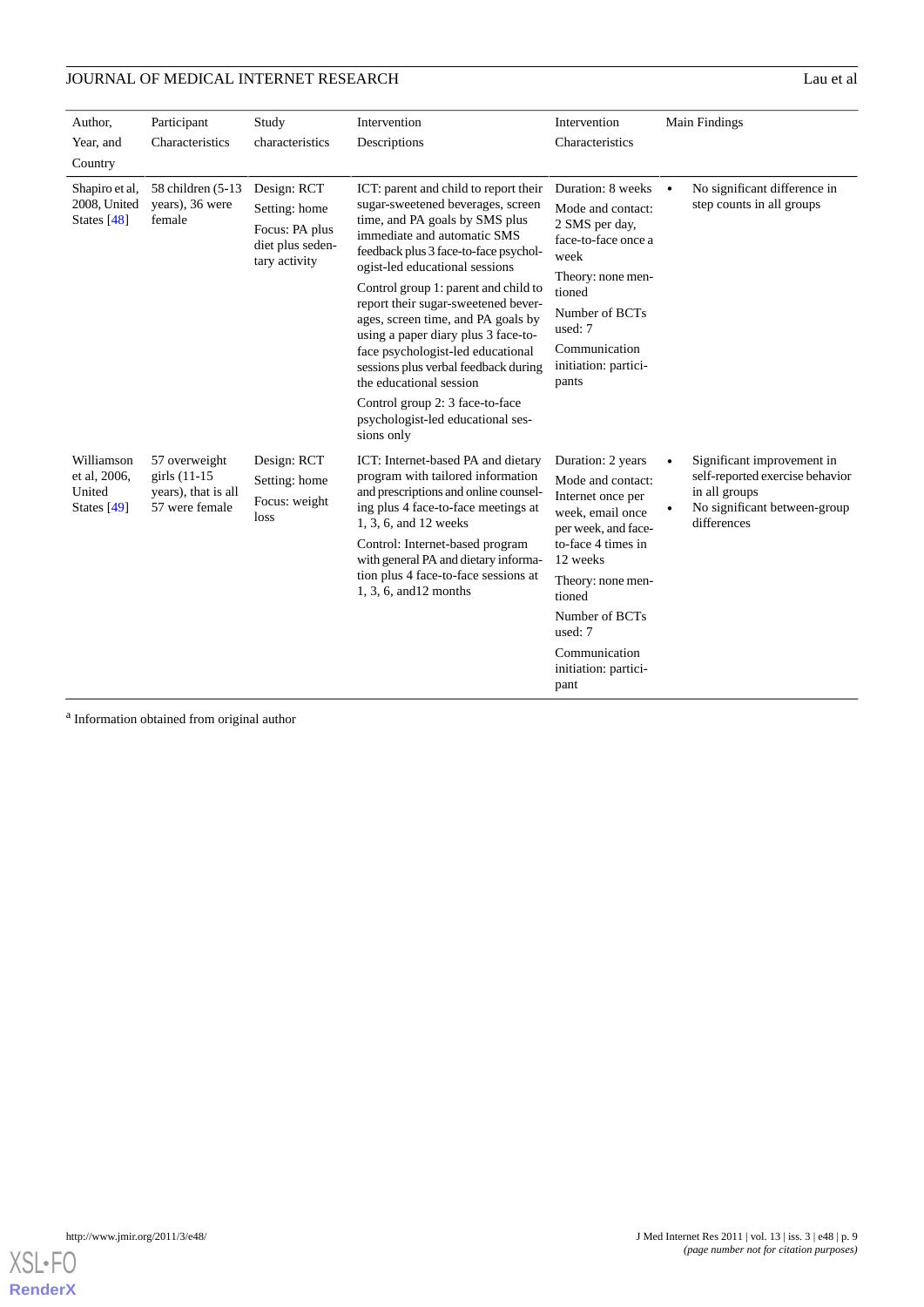<span id="page-9-0"></span>**Table 2.** Use of behavior change techniques (indicated by Abraham and Michie [\[37\]](#page-15-5))

| Items                                               | Franklin     | Jago         | Lubans      | Marks       | Newton                      | Patrick      | Prochaska   | Shapiro     | Williamson  |
|-----------------------------------------------------|--------------|--------------|-------------|-------------|-----------------------------|--------------|-------------|-------------|-------------|
|                                                     | et al $[41]$ | et al $[42]$ | et al [43]  | et al [44]  | et al $[45]$                | et al $[46]$ | et al [47]  | et al [48]  | et al [49]  |
| Provide information about be-<br>havior-health link | X            |              |             |             |                             | $\mathbf X$  | $\mathbf X$ |             | $\mathbf X$ |
| Provide information on conse-<br>quences            |              |              |             | $\mathbf X$ |                             | $\mathbf X$  | $\mathbf X$ |             | $\mathbf X$ |
| Provide information about oth-<br>er's approval     |              |              |             |             |                             |              |             |             |             |
| Prompt intention formation                          |              |              |             |             |                             | $\mathbf X$  | X           |             |             |
| Prompt barrier identification                       |              | $\mathbf X$  | $\mathbf X$ |             |                             | $\mathbf X$  | $\mathbf X$ |             | $\mathbf X$ |
| Provide general encouragement                       |              |              |             |             |                             |              |             | $\mathbf X$ |             |
| Set graded tasks                                    |              | X            |             |             |                             |              |             |             |             |
| Provide instruction                                 | X            | X            | $\mathbf X$ |             |                             |              |             |             |             |
| Model or demonstrate the be-<br>havior              |              | $\mathbf X$  | $\mathbf X$ | $\mathbf X$ |                             |              |             |             |             |
| Prompt specific goal setting                        | X            | X            |             |             | X                           | $\mathbf X$  | $\mathbf X$ | X           | $\mathbf X$ |
| Prompt review of behavioral<br>goals                |              | X            |             |             | X                           | $\mathbf X$  | $\mathbf X$ | X           |             |
| Prompt self-monitoring of be- X<br>havior           |              | $\mathbf X$  | $\mathbf X$ | $\mathbf X$ |                             |              |             | X           | $\mathbf X$ |
| Provide feedback on perfor-<br>mance                |              |              | $\mathbf X$ |             | X                           | $\mathbf X$  | $\mathbf X$ | X           | $\mathbf X$ |
| Provide contingent rewards                          | X            | X            |             |             | $\mathbf{X}^\textnormal{a}$ |              |             | $\mathbf X$ |             |
| Teach to use prompts and cues                       |              |              |             |             |                             |              |             |             |             |
| Agree on behavioral contract                        | X            |              | $\mathbf X$ |             |                             |              |             |             | $\mathbf X$ |
| Prompt practice                                     | $\mathbf X$  |              |             |             | $\mathbf X$                 |              |             | X           |             |
| Use follow-up prompts                               |              |              |             |             |                             |              |             |             |             |
| Provide opportunities for social<br>comparison      |              |              |             |             |                             |              |             |             |             |
| Plan social support or social<br>change             | X            |              | $\mathbf X$ |             |                             | $\mathbf X$  | X           |             |             |
| Prompt identification as a role<br>model.           |              |              |             |             |                             |              |             |             |             |
| Prompt self-talk                                    |              |              |             |             |                             |              |             |             |             |
| Relapse prevention                                  |              |              |             |             |                             |              |             |             |             |
| Stress management                                   |              |              |             |             |                             |              |             |             |             |
| Motivational interviewing                           |              |              |             |             |                             |              |             |             |             |
| Time management                                     |              |              |             |             |                             |              |             |             |             |

<sup>a</sup> Information obtained from original author

### **Intervention Efficacy**

[Table 3](#page-10-0) illustrates the effects of ICT-based interventions on PA behavior outcomes. Changes in behavioral variables were reported in 7 studies  $[42-48]$  $[42-48]$  $[42-48]$ , and 4 of these  $[42, 43, 46, 47]$  $[42, 43, 46, 47]$  $[42, 43, 46, 47]$  $[42, 43, 46, 47]$  $[42, 43, 46, 47]$ demonstrated significant within-group differences. Changes in psychosocial variables were presented in 3 studies [[41](#page-15-10)[,44](#page-15-12),[49\]](#page-15-11), and all demonstrated significant within-group differences.

In all, 7 studies [\[41](#page-15-10)-[45,](#page-15-16)[47](#page-15-18),[48\]](#page-15-17) compared the effects between an ICT group and a non-ICT control group. Of these, 3 [\[41](#page-15-10),[43](#page-15-15)[,47](#page-15-18)] reported a positive effect favoring the ICT group, and 1 study showed a positive effect favoring the non-ICT control group [[44\]](#page-15-12). In addition, 2 studies [\[46](#page-15-13),[49\]](#page-15-11) contrasted the effect between two ICT groups. They examined whether different tailoring levels and follow-up methods would affect intervention efficacy. There were no significant between-group differences. On average, ICT-based interventions had a small effect size (0.03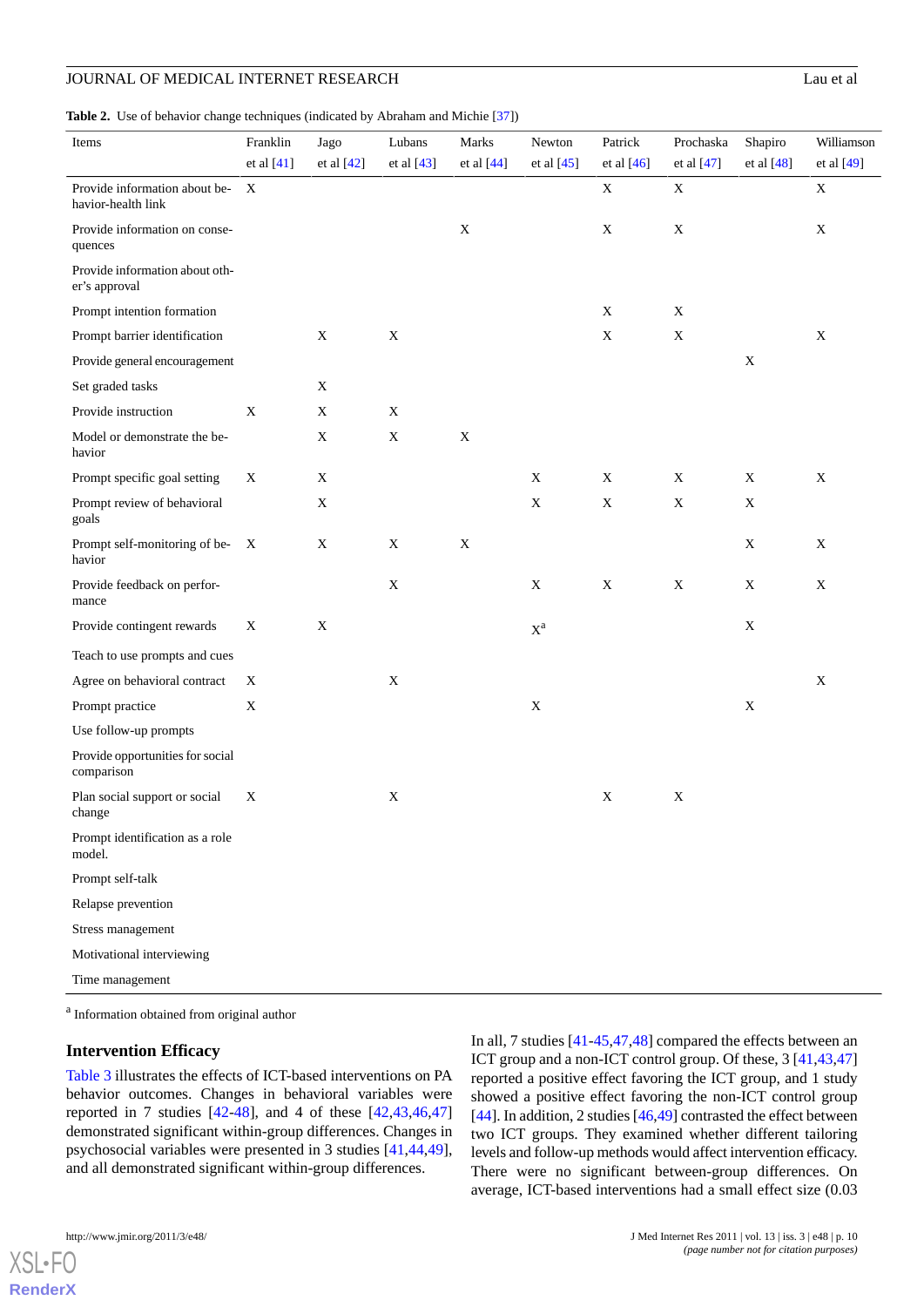to 0.41) on PA behavior change when compared with the control group. Notable exceptions were studies by Franklin et al [[41\]](#page-15-10), Lubans et al [[43\]](#page-15-15), and Prochaska et al [\[47](#page-15-18)], who reported large effect sizes.

### **Assessment of Methodological Quality**

In [Table 4,](#page-11-0) the results of the methodological quality assessment are described. Of the 9 included studies, 7 [\[41](#page-15-10)[-44](#page-15-12),[47](#page-15-18)[-49](#page-15-11)] were

<span id="page-10-0"></span>**Table 3.** Effect of ICT-based intervention on PA outcomes

rated as having good methodological quality. The low methodological quality scores were attributed to failure to report the concealment method for randomization, blinding of the assessors, and failure to follow-up long term. In all, 7 studies [[41](#page-15-10)[-44](#page-15-12),[46](#page-15-13)[,47](#page-15-18),[49\]](#page-15-11) measured intervention exposure frequency, while 5 studies [[42](#page-15-14)[,44](#page-15-12),[46](#page-15-13)[,47](#page-15-18),[49\]](#page-15-11) utilized an Internet program, and 3 of those studies [[44,](#page-15-12)[46](#page-15-13),[47\]](#page-15-18) recorded Internet exposure duration.

| Sources               |                                      | Effect <sup>a</sup> |                 |                    |
|-----------------------|--------------------------------------|---------------------|-----------------|--------------------|
|                       | <b>Outcome Measure</b>               | Within-Group        | Between-Group   | <b>Effect Size</b> |
| Franklin et al [41]   | Perceived social support to exercise | ↑                   | $^{+}$          | 0.76               |
| Jago et al $[42]$     | Light PA                             | ↑                   | О               | 0.03               |
|                       | Moderate PA                          | $\rightarrow$       | O               | 0.08               |
|                       | Step counts                          | $\rightarrow$       | O               | 0.24               |
| Lubans et al $[43]$   | Step count, boys                     | ᠰ                   | $+$             | 0.80               |
|                       | Step count, girls                    |                     | $+$             | 1.2                |
| Marks et al [44]      | PA self-efficacy                     | ᠰ                   | ◯               | Not applicable     |
|                       | PA intention                         | ↑                   |                 | 0.41               |
|                       | Self-reported PA                     | $\rightarrow$       | ∩               | 0.39               |
| Newton et al [45]     | Step counts                          | $\rightarrow$       | O               | Not applicable     |
| Patrick et al [46]    | Moderate PA                          | ↑                   | O               | Not applicable     |
|                       | Vigorous PA                          | $\rightarrow$       | O               | Not applicable     |
| Prochaska et al [47]  | PA level, boys                       | ↑                   | $^{+}$          | 0.95               |
|                       | PA level, girls                      | $\rightarrow$       | Ο               | 0.03               |
| Shapiro et al. [48]   | Self-reported PA                     | $\rightarrow$       | $\left(\right)$ | 0.14               |
| Williamson et al [49] | Self-reported exercise behavior      | ↑                   | О               | Not applicable     |

<sup>a</sup> The pre-post difference in PA behavior outcome in the intervention group was indicated by: "↑" for positive and significant, "→" for no significant change and "↓" for significant negative change. The pre-post difference in PA behavior outcome between the intervention group and control group was coded as "+" (significant difference favoring the ICT intervention group), "O" (no significant difference between groups), and "—" (significant difference favoring the control group).

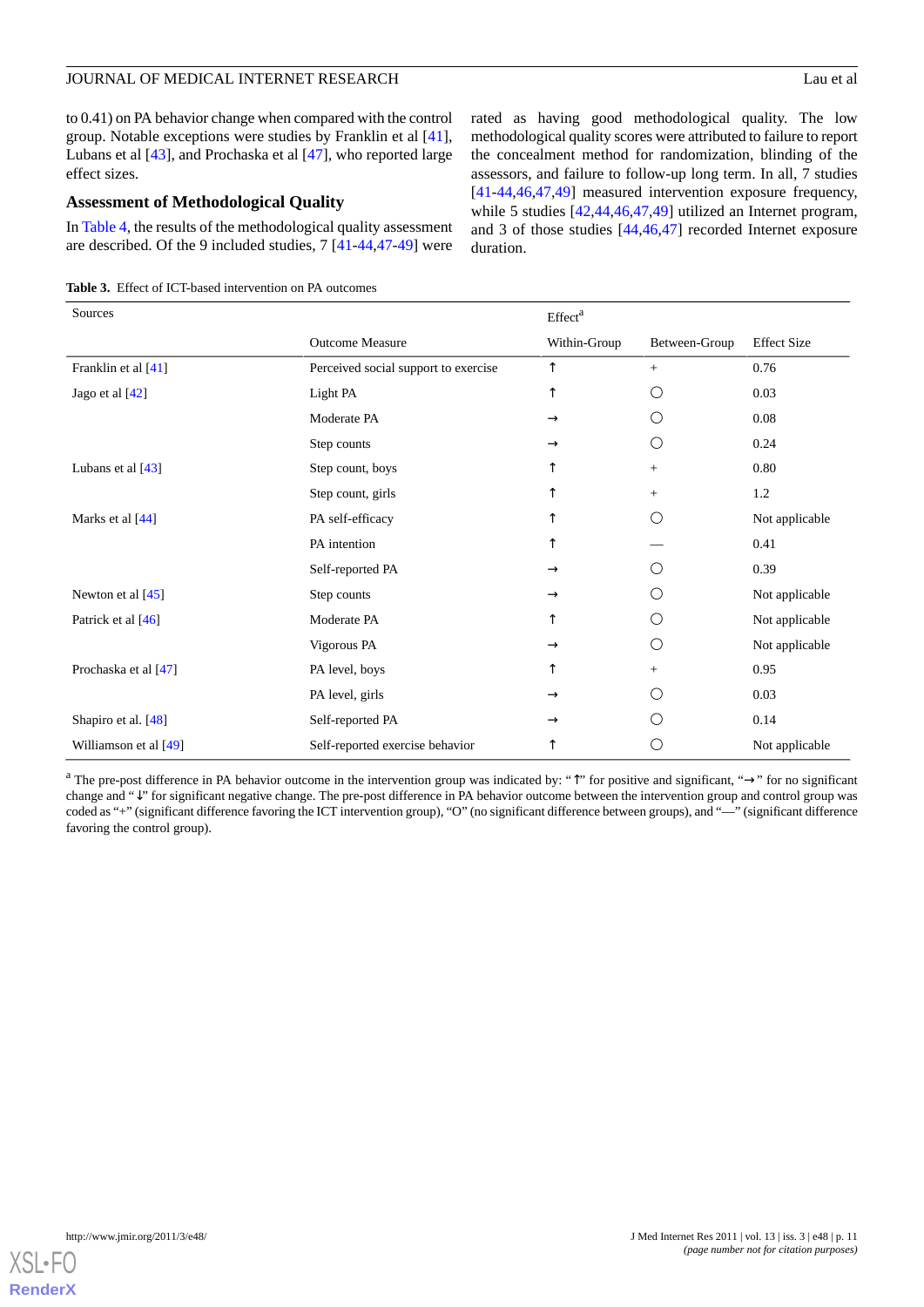<span id="page-11-0"></span>**Table 4.** Assessment of methodological quality and intervention exposures of the studies

| Items                                                                                                                                                                       | Franklin<br>et al $[41]$ | Jago<br>et al $[42]$          | Lubans<br>et al $[43]$ | Marks<br>et al $[44]$ | Newton<br>et al $[45]$ | Patrick<br>et al $[46]$ | Prochas-<br>ka<br>et al $[47]$ | Shapiro<br>et al $[48]$ | Williamson<br>et al $[49]$ |
|-----------------------------------------------------------------------------------------------------------------------------------------------------------------------------|--------------------------|-------------------------------|------------------------|-----------------------|------------------------|-------------------------|--------------------------------|-------------------------|----------------------------|
| <b>Methodological quality</b>                                                                                                                                               |                          |                               |                        |                       |                        |                         |                                |                         |                            |
| Were the eligible criteria specified?                                                                                                                                       | Yes                      | Yes                           | Yes                    | Yes                   | Yes                    | Yes                     | Yes                            | Yes                     | Yes                        |
| Was the method of randomization de-<br>scribed?                                                                                                                             | Yes                      | No                            | Yes                    | Yes                   | N <sub>0</sub>         | N <sub>0</sub>          | No                             | Yes                     | Yes                        |
| Was the random allocation concealed? (ie,<br>was the assignment generated by an indepen-<br>dent person not responsible for determining<br>eligibility of the participants) | Yes                      | $\ensuremath{\mathrm{Yes}}^a$ | Yes                    | Unknown               | Yes <sup>a</sup>       | No <sup>a</sup>         | Yes <sup>a</sup>               | Yes <sup>a</sup>        | No <sup>a</sup>            |
| Were the groups similar at baseline regard-<br>ing important prognostic indicators?                                                                                         | Yes                      | Yes <sup>a</sup>              | Yes                    | Yes                   | No <sup>a</sup>        | Yes                     | Yes                            | Yes                     | Yes                        |
| Were both the index and the control inter-<br>ventions explicitly described?                                                                                                | Yes                      | Yes                           | Yes                    | Yes                   | Yes                    | Yes                     | Yes                            | Yes                     | Yes                        |
| Was the compliance or adherence with the<br>interventions described?                                                                                                        | Yes                      | Yes                           | N <sub>0</sub>         | Yes                   | Yes                    | Yes                     | Yes                            | Yes                     | Yes                        |
| Was the outcome assessor blinded to the<br>interventions?                                                                                                                   | No <sup>a</sup>          | No <sup>a</sup>               | No <sup>a</sup>        | Unknown               | No                     | Yes <sup>a</sup>        | Yes <sup>a</sup>               | No <sup>a</sup>         | No <sup>a</sup>            |
| Was the dropout rate described, and were<br>the characteristics of the dropouts compared<br>with the completers of the study?                                               | Yes                      | Yes                           | N <sub>0</sub>         | Yes                   | N <sub>0</sub>         | Yes                     | Yes                            | Yes                     | Yes                        |
| Was a long-term follow-up measurement<br>in both groups comparable?                                                                                                         | Yes                      | No                            | Yes                    | No                    | N <sub>0</sub>         | N <sub>0</sub>          | N <sub>0</sub>                 | No                      | Yes                        |
| Was the timing of the outcome measure-<br>ments in both groups comparable?                                                                                                  | Yes                      | Yes                           | Yes                    | Yes                   | Yes                    | Yes                     | Yes                            | Yes                     | Yes                        |
| Was the sample size for each group de-<br>scribed by means of a power calculation?                                                                                          | Yes                      | Yes <sup>a</sup>              | Yes                    | Yes                   | Yes                    | No <sup>a</sup>         | Yes                            | No                      | Yes                        |
| Did the analysis include an intention-to-treat<br>analysis?                                                                                                                 | Yes                      | No                            | No <sup>a</sup>        | Yes                   | Yes                    | No                      | Yes                            | No                      | Yes                        |
| Were point estimates and measures of vari-<br>ability presented for the primary outcome<br>measures?                                                                        | Yes                      | Yes                           | Yes                    | Yes                   | Yes                    | Yes                     | Yes                            | Yes                     | Yes                        |
| <b>Intervention exposure</b>                                                                                                                                                |                          |                               |                        |                       |                        |                         |                                |                         |                            |
| Was the exposure frequency measured?                                                                                                                                        | Yes <sup>a</sup>         | Yes <sup>a</sup>              | Yes                    | Yes                   | No                     | Yes                     | Yes                            | No                      | Yes                        |
| Was the exposure duration measured?                                                                                                                                         | Na                       | No                            | Na                     | Yes                   | Na                     | Yes <sup>a</sup>        | Yes                            | Na                      | No                         |

<sup>a</sup> Information obtained from original author Na, Not applicable

# *Discussion*

# **Effects of ICT-based PA interventions for children and adolescents**

The present review systematically evaluated the efficacy and methodological quality of ICT-based interventions that applied Internet and/or SMS as a delivery mode for PA behavior change in children and adolescents based on the evidence of randomized controlled trials during the past 12 years (1997-2009). As mentioned earlier, the review by Norman et al [[33](#page-15-3)] only included 3 RCTs focused on children and adolescents. Although the present review located 6 more studies, the small number of included studies in both reviews indicates the needs for additional studies. The 3 RCTs reviewed by Norman et al were

 $X$ SL•FO **[RenderX](http://www.renderx.com/)** Internet-based interventions. In contrast, the present review illustrated that the proportion of Internet- and SMS-based interventions was almost equal. This finding suggests the emerging role of SMS in changing PA behaviors in a young population. However, there are no existing criteria to inform the choice of ICT for different research purposes. Future studies investigating this issue are suggested.

The present review demonstrates consistent evidence supporting the efficacy of improving psychosocial variables through ICT-based Interventions (eg, self-efficacy). For behavioral variables (ie, PA level), evidence was less consistent. Unfortunately, there is insufficient information explaining the underlying mechanisms for change because many of the included studies have an incomplete theoretical foundation.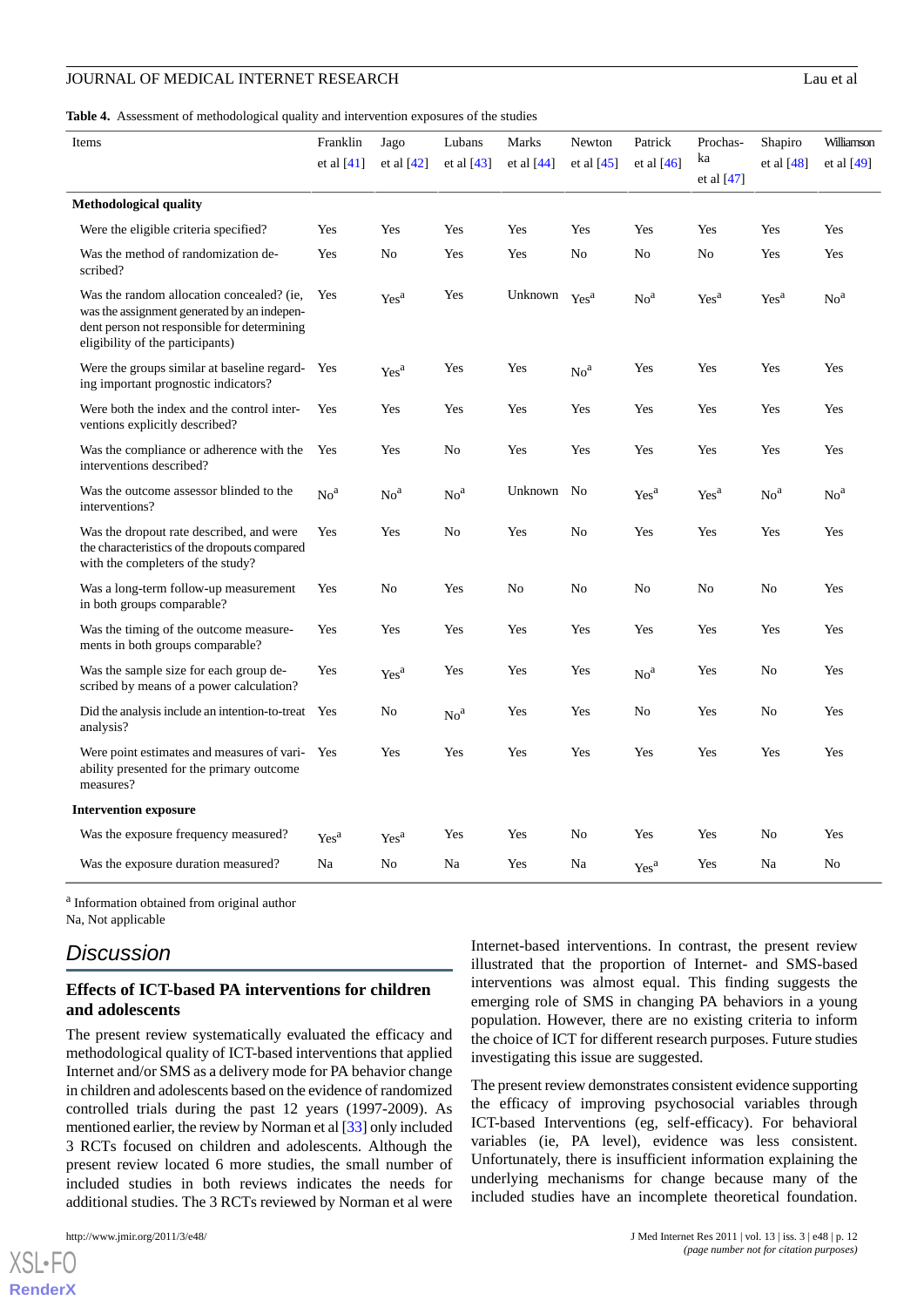Baranowski and Jago [[54\]](#page-16-0) indicated that a complete theoretical foundation of an intervention played an imperative role in explaining the effects of PA interventions. Their framework stated that a complete theoretical foundation not only includes employing theory and theory-based strategies to design the intervention, but also an evaluation of mediating variables. Further, changes as a result of an intervention should be associated with changes in outcome variables and potential confounders (eg, gender and ethnicity) should also be assessed for their role in influencing the relationship between the mediating variables and the target behavior.

In the present review, only half of the studies reviewed developed their interventions based on health behavior change theories. We found that 4 theory-based interventions measured a behavioral variable (PA level) as the outcome and that only 2 studies [\[43](#page-15-15),[46\]](#page-15-13) explicitly described how the desired outcomes were manipulated by the intervention components. None have measured changes in the theoretical constructs as the outcome variables. Although a few studies [\[42](#page-15-14),[43,](#page-15-15)[47](#page-15-18)] analyzed the confounders (ie, season, baseline PA level, and gender) that serve as moderators for intervention effects, it was still difficult to determine the underlying mechanism that drives an intervention's success and failure [[55](#page-16-1)[,56](#page-16-2)]. These findings reinforce the need to strengthen theoretical foundations in future studies.

In all, 7 studies [[41-](#page-15-10)[45](#page-15-16),[47,](#page-15-18)[48](#page-15-17)] compared the effects of the ICT groups with either non-ICT or no treatment control groups. Also, 6 studies showed that ICT groups were either as effective as (n = 3) [\[42](#page-15-14),[45](#page-15-16)[,48](#page-15-17)] or superior to (n = 3) [\[41](#page-15-10),[43](#page-15-15)[,47](#page-15-18)] non-ICT groups. However, it is inconclusive whether ICT is equivalent or superior to other delivery approaches (ie, face-to-face). The problem with existing research is that the majority of the studies employed both ICT and face-to-face modes. In addition, these studies did not include a comparable control group. When analyzing the intervention characteristics of the ICT group and the non-ICT control group, the contact frequency of the two groups varied. For instance, Fanklin et al [[41\]](#page-15-10) and Lubans et al [[43\]](#page-15-15) employed ICT to provide tailored feedback to participants in the ICT group, but it was not offered to the non-ICT control group. Shapiro et al [[48\]](#page-15-17) gave tailored feedback to participants in both the ICT group and non-ICT control group, but the contact frequency in the ICT group (once per day) was far more frequent than in the non-ICT control group (once per week). Despite the fact that the impact of varied contact frequency on intervention efficacy was unclear, existing evidence [\[36](#page-15-2)] supported the notion that higher contact frequency was associated with enhanced efficacy. Although these studies reported significant between-group differences favoring the ICT group, it is difficult to determine whether the surplus effects in the ICT group were a result of the use of ICT or increased contact frequency. Nonetheless, the findings provide evidence supporting the effectiveness of ICT in PA interventions for children and adolescents, especially when used along with other delivery approaches.

In all, 3 studies [\[41](#page-15-10),[43,](#page-15-15)[47](#page-15-18)] demonstrated significant between-group differences and large effect sizes, which are obviously larger than in the remaining studies. Attempts were made to examine whether any specific intervention

characteristics contributed to larger effect sizes. We found that ICT-based interventions that were grounded in behavior change theory and utilized an investigator-initiation strategy were more likely to show more significant between-group differences and larger effect sizes than those did not (See [Table 1\)](#page-6-0).

There is extensive prior evidence suggesting that use of theory has a beneficial effect on interventions [[26](#page-14-15)[,55](#page-16-1)-[57\]](#page-16-3). The mechanism that explained this evidence was that behavior change theories could inform researchers of the most influential mediating variables of the target behavior [\[58](#page-16-4)]. Through intervening on these influential mediating variables, people would be more likely to initiate behavior change. In this review, efforts were made to examine whether improved efficacy was associated with the use of a specific behavior change theory. Due to the small number of theory-based interventions and the heterogeneity of study designs, direct comparisons examining the effects across different behavior change theories on intervention efficacy could not be performed. Again, this finding indicates the importance of using a theoretical framework to facilitate an intervention's success and designing experimental studies that compare the effects of different behavior change theories on intervention efficacy.

It is important to note that ICT-based interventions that used behavior change theory along with the adoption of investigator-initiated strategies showed significant between-group difference and larger effect size when compared with a non-ICT control group. A possible reason for the improved efficacy is that the investigator-initiation strategy uses a "pushed" approach [[59\]](#page-16-5), where automatic and specific materials (ie, Web hyperlinks and personalized feedback) are directly addressed to participant's personal email or SMS. This can save participants the cognitive effort it takes to plan when, where, what, and how to prevent time conflicts with other daily tasks before using ICT to access the materials. All the participants have to do is to check their email and use their mobile phone in a typical fashion. This makes ICT-based interventions more compatible with a participant's existing practice and lifestyle. According to the diffusion of innovation theory [\[60](#page-16-6)], increased compatibility of an intervention could enhance the likelihood that children and adolescents would read the materials and adhere to the interventions. Consequently, the initiation of behavior change could be more likely to happen [[61\]](#page-16-7). However, the present review could not confirm the effect of ICT initiation strategy on intervention exposure and adherence rate since these data were not available in most of the included studies. Clearly, more studies are needed to investigate the impact of ICT initiation strategy on intervention exposure rate, adherence rate, and efficacy.

With respect to methodological quality, two-thirds of the included studies were classified as having good methodological quality. Most of the studies failed to report the allocation concealment and blinding of outcome assessments. Appropriate allocation concealment is important to avoid selection and confounding bias [[62](#page-16-8),[63\]](#page-16-9) while blinding of outcome assessment can lower the risk of exaggerating treatment effectiveness [[64\]](#page-16-10). Absence of the above information will prevent us from appraising the risk of bias. Without understanding the risk of bias, we should remain cautious about the positive effects of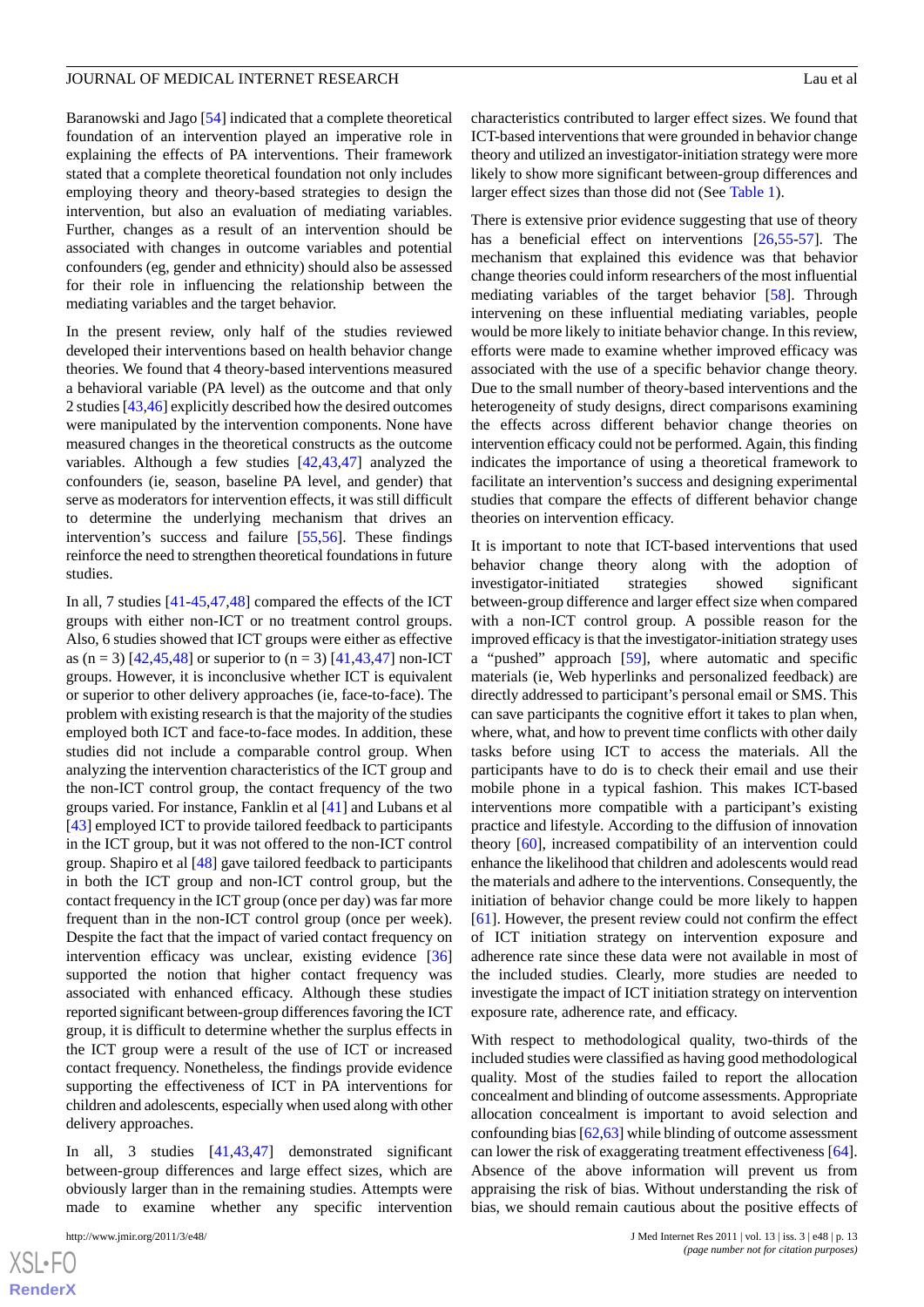ICT-based interventions [[62,](#page-16-8)[65](#page-16-11)]. Another shortcoming to this body of research is that very few studies  $(n = 2)$  conducted long-term follow up. As the development of a PA habit is a life-long task and maintenance of a new adopted behavior may require at least 6 months [[66\]](#page-16-12), interventions with a long-term follow-up period (> 6 months) may better allow us to assess the effects of ICT-based PA interventions.

There are two methodological issues related to the intervention exposure rate. First, there was improper reporting of the intervention exposure rate. In the present review, only 2 studies reported both exposure frequency and exposure duration. Second, there was an unclear description of the measurements used to assess intervention exposure rate. Williamson et al [\[49](#page-15-11)] was the only research group that employed objective measurements, and theirs was also the only study that defined intervention exposure rate and described how to measure it. Without an objective measure, the risk of response bias may increase [[67\]](#page-16-13). These methodological issues have prevented us from estimating the extent to which the prescribed intervention dosage was received by the participants. If the dosage received by participants could not be estimated, it is hard to determine whether improvements in the measured outcomes were an effect of the interventions or other factors. Using Lubans et al [[43\]](#page-15-15) as an example, participant's exposure to the social support email was low, but they still observed significant and positive results. It is possible that the positive effects were influenced by the face-to-face sports program. In addition, Crutzen and colleagues [[68\]](#page-16-14) suggested that intervention exposure rate may reflect the salience of intention of behavior change, which varied during

different time periods throughout the intervention. It is important for researchers to understand participants' behavior change patterns so necessary adjustments can be made. These findings indicate the need for adopting objective and valid instruments to measure intervention exposure rates. It is also important for future studies to report these data when presenting results.

### **Conclusion**

The present review provides evidence supporting the positive effects of ICTs in PA interventions for children and adolescents, especially when used with other delivery approaches (ie, face-to-face). Because ICT delivery approaches are often mixed with other approaches and these studies sometimes lack a comparable control group, additional research is needed to establish the true independent effects of ICT as an intervention delivery mode. Nevertheless, this review has found that combining the use of behavior change theory and investigator-initiated strategies could be associated with enhanced intervention efficacy and larger effect sizes. However, more studies are needed prior to reaching solid conclusions. Although two-thirds of the studies demonstrated satisfactory methodological quality, several quality criteria still have room for improvement (eg, providing clear descriptions of allocation concealment, blinding of outcome assessment, and intervention exposure rate). Furthermore, researchers should also consider intervening for a longer duration and employing objective instruments for assessing intervention exposure rate. Due to the small number of studies that met the inclusion criteria, researchers should be cautious when interpreting the findings of the present review.

# **Acknowledgments**

The authors wish to thanks Ms Dianne Cmor and Mr. Christopher Chan for their assistances throughout the literature search process.

### <span id="page-13-0"></span>**Conflicts of Interest**

None declared

### <span id="page-13-1"></span>**References**

- <span id="page-13-2"></span>1. Hallal PC, Victora CG, Azevedo MR, Wells JC. Adolescent physical activity and health: a systematic review. Sports Med 2006;36(12):1019-1030. [Medline: [17123326](http://www.ncbi.nlm.nih.gov/entrez/query.fcgi?cmd=Retrieve&db=PubMed&list_uids=17123326&dopt=Abstract)]
- 2. Boreham C, Riddoch C. The physical activity, fitness and health of children. J Sports Sci 2001 Dec;19(12):915-929. [Medline: [11820686](http://www.ncbi.nlm.nih.gov/entrez/query.fcgi?cmd=Retrieve&db=PubMed&list_uids=11820686&dopt=Abstract)]
- 3. Warburton DE, Nicol CW, Bredin SS. Health benefits of physical activity: the evidence. CMAJ 2006 Mar 14;174(6):801-809 [[FREE Full text](http://www.cmaj.ca/cgi/pmidlookup?view=long&pmid=16534088)] [doi: [10.1503/cmaj.051351\]](http://dx.doi.org/10.1503/cmaj.051351) [Medline: [16534088](http://www.ncbi.nlm.nih.gov/entrez/query.fcgi?cmd=Retrieve&db=PubMed&list_uids=16534088&dopt=Abstract)]
- 4. Janssen I, Katzmarzyk PT, Boyce WF, Vereecken C, Mulvihill C, Roberts C, Health Behaviour in School-Aged Children Obesity Working Group. Comparison of overweight and obesity prevalence in school-aged youth from 34 countries and their relationships with physical activity and dietary patterns. Obes Rev 2005 May;6(2):123-132. [doi: [10.1111/j.1467-789X.2005.00176.x](http://dx.doi.org/10.1111/j.1467-789X.2005.00176.x)] [Medline: [15836463\]](http://www.ncbi.nlm.nih.gov/entrez/query.fcgi?cmd=Retrieve&db=PubMed&list_uids=15836463&dopt=Abstract)
- <span id="page-13-3"></span>5. Brodersen NH, Steptoe A, Boniface DR, Wardle J. Trends in physical activity and sedentary behaviour in adolescence: ethnic and socioeconomic differences. Br J Sports Med 2007 Mar;41(3):140-144. [doi: [10.1136/bjsm.2006.031138](http://dx.doi.org/10.1136/bjsm.2006.031138)] [Medline: [17178773](http://www.ncbi.nlm.nih.gov/entrez/query.fcgi?cmd=Retrieve&db=PubMed&list_uids=17178773&dopt=Abstract)]
- 6. Koezuka N, Koo M, Allison KR, Adlaf EM, Dwyer JJ, Faulkner G, et al. The relationship between sedentary activities and physical inactivity among adolescents: results from the Canadian Community Health Survey. J Adolesc Health 2006 Oct;39(4):515-522. [doi: [10.1016/j.jadohealth.2006.02.005\]](http://dx.doi.org/10.1016/j.jadohealth.2006.02.005) [Medline: [16982386](http://www.ncbi.nlm.nih.gov/entrez/query.fcgi?cmd=Retrieve&db=PubMed&list_uids=16982386&dopt=Abstract)]
- 7. Hamar P, Biddle S, Soós I, Takács B, Huszár A. The prevalence of sedentary behaviours and physical activity in Hungarian youth. Eur J Public Health 2010 Feb;20(1):85-90 [[FREE Full text](http://eurpub.oxfordjournals.org/cgi/pmidlookup?view=long&pmid=19587226)] [doi: [10.1093/eurpub/ckp100\]](http://dx.doi.org/10.1093/eurpub/ckp100) [Medline: [19587226](http://www.ncbi.nlm.nih.gov/entrez/query.fcgi?cmd=Retrieve&db=PubMed&list_uids=19587226&dopt=Abstract)]

 $XS$ -FO **[RenderX](http://www.renderx.com/)**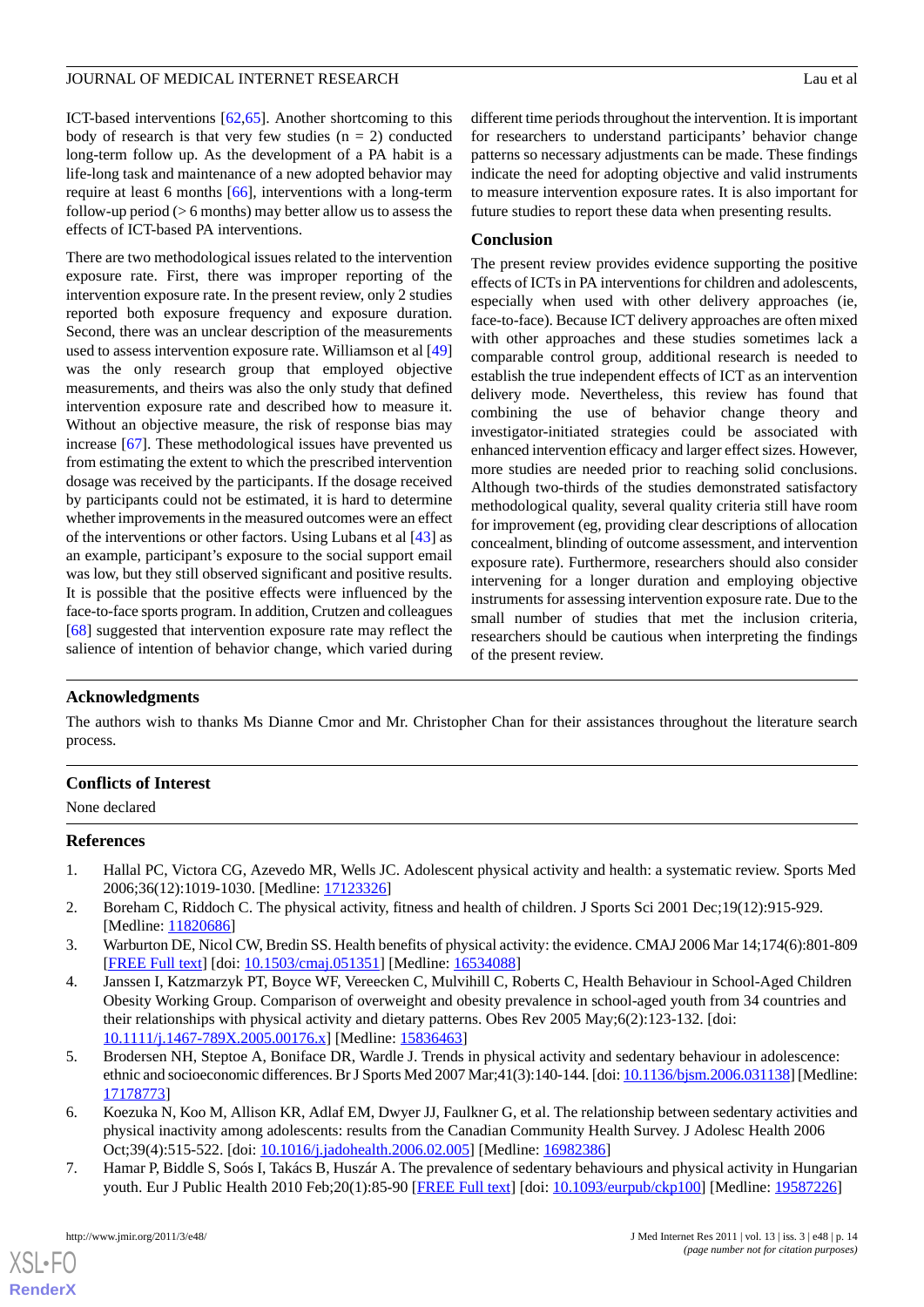- <span id="page-14-0"></span>8. Jago R, Baranowski T. Non-curricular approaches for increasing physical activity in youth: a review. Prev Med 2004 Jul;39(1):157-163. [doi: [10.1016/j.ypmed.2004.01.014](http://dx.doi.org/10.1016/j.ypmed.2004.01.014)] [Medline: [15207997](http://www.ncbi.nlm.nih.gov/entrez/query.fcgi?cmd=Retrieve&db=PubMed&list_uids=15207997&dopt=Abstract)]
- <span id="page-14-2"></span><span id="page-14-1"></span>9. Kahn EB, Ramsey LT, Brownson RC, Heath GW, Howze EH, Powell KE, et al. The effectiveness of interventions to increase physical activity. A systematic review. Am J Prev Med 2002 May;22(4 Suppl):73-107. [Medline: [11985936\]](http://www.ncbi.nlm.nih.gov/entrez/query.fcgi?cmd=Retrieve&db=PubMed&list_uids=11985936&dopt=Abstract)
- 10. Marcus BH, Williams DM, Dubbert PM, Sallis JF, King AC, Yancey AK, American Heart Association Council on Nutrition' Physical Activity' and Metabolism (Subcommittee on Physical Activity), American Heart Association Council on Cardiovascular Disease in the Young, Interdisciplinary Working Group on Quality of Care and Outcomes Research. Physical activity intervention studies: what we know and what we need to know: a scientific statement from the American Heart Association Council on Nutrition, Physical Activity, and Metabolism (Subcommittee on Physical Activity); Council on Cardiovascular Disease in the Young; and the Interdisciplinary Working Group on Quality of Care and Outcomes Research. Circulation 2006 Dec 12;114(24):2739-2752 [\[FREE Full text\]](http://circ.ahajournals.org/cgi/pmidlookup?view=long&pmid=17145995) [doi: [10.1161/CIRCULATIONAHA.106.179683\]](http://dx.doi.org/10.1161/CIRCULATIONAHA.106.179683) [Medline: [17145995\]](http://www.ncbi.nlm.nih.gov/entrez/query.fcgi?cmd=Retrieve&db=PubMed&list_uids=17145995&dopt=Abstract)
- <span id="page-14-4"></span><span id="page-14-3"></span>11. Cassell MM, Jackson C, Cheuvront B. Health communication on the Internet: an effective channel for health behavior change? J Health Commun 1998;3(1):71-79. [Medline: [10947375\]](http://www.ncbi.nlm.nih.gov/entrez/query.fcgi?cmd=Retrieve&db=PubMed&list_uids=10947375&dopt=Abstract)
- 12. van Sluijs EM, McMinn AM, Griffin SJ. Effectiveness of interventions to promote physical activity in children and adolescents: systematic review of controlled trials. BMJ 2007 Oct 6;335(7622):703 [\[FREE Full text\]](http://www.bmj.com/cgi/pmidlookup?view=long&pmid=17884863) [doi: [10.1136/bmj.39320.843947.BE\]](http://dx.doi.org/10.1136/bmj.39320.843947.BE) [Medline: [17884863](http://www.ncbi.nlm.nih.gov/entrez/query.fcgi?cmd=Retrieve&db=PubMed&list_uids=17884863&dopt=Abstract)]
- <span id="page-14-5"></span>13. Salmon J, Booth ML, Phongsavan P, Murphy N, Timperio A. Promoting physical activity participation among children and adolescents. Epidemiol Rev 2007;29:144-159. [doi: [10.1093/epirev/mxm010\]](http://dx.doi.org/10.1093/epirev/mxm010) [Medline: [17556765](http://www.ncbi.nlm.nih.gov/entrez/query.fcgi?cmd=Retrieve&db=PubMed&list_uids=17556765&dopt=Abstract)]
- <span id="page-14-6"></span>14. Dobbins M, De Corby K, Robeson P, Husson H, Tirilis D. School-based physical activity programs for promoting physical activity and fitness in children and adolescents aged 6-18. Cochrane Database Syst Rev 2009(1):CD007651. [doi: [10.1002/14651858.CD007651](http://dx.doi.org/10.1002/14651858.CD007651)] [Medline: [19160341\]](http://www.ncbi.nlm.nih.gov/entrez/query.fcgi?cmd=Retrieve&db=PubMed&list_uids=19160341&dopt=Abstract)
- 15. Fotheringham MJ, Owen N. Introduction. Interactive health communication in preventive medicine. Am J Prev Med 2000 Aug;19(2):111-112. [Medline: [10913901](http://www.ncbi.nlm.nih.gov/entrez/query.fcgi?cmd=Retrieve&db=PubMed&list_uids=10913901&dopt=Abstract)]
- 16. Patrick K. Information technology and the future of preventive medicine: potential, pitfalls, and policy. Am J Prev Med 2000 Aug;19(2):132-135. [Medline: [10913905\]](http://www.ncbi.nlm.nih.gov/entrez/query.fcgi?cmd=Retrieve&db=PubMed&list_uids=10913905&dopt=Abstract)
- <span id="page-14-8"></span><span id="page-14-7"></span>17. Wylie-Rosett J, Swencionis C, Ginsberg M, Cimino C, Wassertheil-Smoller S, Caban A, et al. Computerized weight loss intervention optimizes staff time: the clinical and cost results of a controlled clinical trial conducted in a managed care setting. J Am Diet Assoc 2001 Oct;101(10):1155-62; quiz 1163. [Medline: [11678486](http://www.ncbi.nlm.nih.gov/entrez/query.fcgi?cmd=Retrieve&db=PubMed&list_uids=11678486&dopt=Abstract)]
- <span id="page-14-9"></span>18. Sevick MA, Dunn AL, Morrow MS, Marcus BH, Chen GJ, Blair SN. Cost-effectiveness of lifestyle and structured exercise interventions in sedentary adults: results of project ACTIVE. Am J Prev Med 2000 Jul;19(1):1-8. [Medline: [10865157](http://www.ncbi.nlm.nih.gov/entrez/query.fcgi?cmd=Retrieve&db=PubMed&list_uids=10865157&dopt=Abstract)]
- 19. Abrams DB, Orleans CT, Niaura RS, Goldstein MG, Prochaska JO, Velicer W. Integrating individual and public health perspectives for treatment of tobacco dependence under managed health care: a combined stepped-care and matching model. Ann Behav Med 1996;18(4):290-304. [doi: [10.1007/BF02895291](http://dx.doi.org/10.1007/BF02895291)] [Medline: [18425675](http://www.ncbi.nlm.nih.gov/entrez/query.fcgi?cmd=Retrieve&db=PubMed&list_uids=18425675&dopt=Abstract)]
- <span id="page-14-11"></span><span id="page-14-10"></span>20. Huhman M, Potter LD, Wong FL, Banspach SW, Duke JC, Heitzler CD. Effects of a mass media campaign to increase physical activity among children: year-1 results of the VERB campaign. Pediatrics 2005 Aug;116(2):e277-e284 [\[FREE](http://pediatrics.aappublications.org/cgi/pmidlookup?view=long&pmid=16061581) [Full text\]](http://pediatrics.aappublications.org/cgi/pmidlookup?view=long&pmid=16061581) [doi: [10.1542/peds.2005-0043\]](http://dx.doi.org/10.1542/peds.2005-0043) [Medline: [16061581](http://www.ncbi.nlm.nih.gov/entrez/query.fcgi?cmd=Retrieve&db=PubMed&list_uids=16061581&dopt=Abstract)]
- <span id="page-14-12"></span>21. Marcus BH, Owen N, Forsyth LH, Cavill NA, Fridinger F. Physical activity interventions using mass media, print media, and information technology. Am J Prev Med 1998 Nov;15(4):362-378. [Medline: [9838978](http://www.ncbi.nlm.nih.gov/entrez/query.fcgi?cmd=Retrieve&db=PubMed&list_uids=9838978&dopt=Abstract)]
- <span id="page-14-14"></span><span id="page-14-13"></span>22. Nigg CR. Technology's influence on physical activity and exercise science: the present and the future. Psychol Sport Exerc 2003;4:57-65.
- <span id="page-14-15"></span>23. Marcus BH, Nigg CR, Riebe D, Forsyth LH. Interactive communication strategies: implications for population-based physical-activity promotion. Am J Prev Med 2000 Aug;19(2):121-126. [Medline: [10913903\]](http://www.ncbi.nlm.nih.gov/entrez/query.fcgi?cmd=Retrieve&db=PubMed&list_uids=10913903&dopt=Abstract)
- 24. Bastian H. Internet, Health Information on the. In: Heggenhougan K, Quah S, editors. International Encyclopedia of Public Health. London, England: Elsevier Inc; 2008:679-683.
- 25. Borzekowski DL, Rickert VI. Adolescent cybersurfing for health information: a new resource that crosses barriers. Arch Pediatr Adolesc Med 2001 Jul;155(7):813-817 [[FREE Full text](http://archpedi.ama-assn.org/cgi/pmidlookup?view=long&pmid=11434849)] [Medline: [11434849](http://www.ncbi.nlm.nih.gov/entrez/query.fcgi?cmd=Retrieve&db=PubMed&list_uids=11434849&dopt=Abstract)]
- <span id="page-14-17"></span><span id="page-14-16"></span>26. Webb TL, Joseph J, Yardley L, Michie S. Using the internet to promote health behavior change: a systematic review and meta-analysis of the impact of theoretical basis, use of behavior change techniques, and mode of delivery on efficacy. J Med Internet Res 2010;12(1):e4 [[FREE Full text](http://www.jmir.org/2010/1/e4/)] [doi: [10.2196/jmir.1376](http://dx.doi.org/10.2196/jmir.1376)] [Medline: [20164043](http://www.ncbi.nlm.nih.gov/entrez/query.fcgi?cmd=Retrieve&db=PubMed&list_uids=20164043&dopt=Abstract)]
- 27. Kreuter MW, Wray RJ. Tailored and targeted health communication: strategies for enhancing information relevance. Am J Health Behav 2003;27 Suppl 3:S227-S232. [Medline: [14672383](http://www.ncbi.nlm.nih.gov/entrez/query.fcgi?cmd=Retrieve&db=PubMed&list_uids=14672383&dopt=Abstract)]
- 28. Fry JP, Neff RA. Periodic prompts and reminders in health promotion and health behavior interventions: systematic review. J Med Internet Res 2009;11(2):e16 [\[FREE Full text\]](http://www.jmir.org/2009/2/e16/) [doi: [10.2196/jmir.1138\]](http://dx.doi.org/10.2196/jmir.1138) [Medline: [19632970\]](http://www.ncbi.nlm.nih.gov/entrez/query.fcgi?cmd=Retrieve&db=PubMed&list_uids=19632970&dopt=Abstract)
- 29. Wantland DJ, Portillo CJ, Holzemer WL, Slaughter R, McGhee EM. The effectiveness of Web-based vs. non-Web-based interventions: a meta-analysis of behavioral change outcomes. J Med Internet Res 2004 Nov 10;6(4):e40 [\[FREE Full text](http://www.jmir.org/2004/4/e40/)] [doi: [10.2196/jmir.6.4.e40](http://dx.doi.org/10.2196/jmir.6.4.e40)] [Medline: [15631964](http://www.ncbi.nlm.nih.gov/entrez/query.fcgi?cmd=Retrieve&db=PubMed&list_uids=15631964&dopt=Abstract)]
- 30. Atkinson NL, Gold RS. The promise and challenge of eHealth interventions. Am J Health Behav 2002;26(6):494-503. [Medline: [12437024](http://www.ncbi.nlm.nih.gov/entrez/query.fcgi?cmd=Retrieve&db=PubMed&list_uids=12437024&dopt=Abstract)]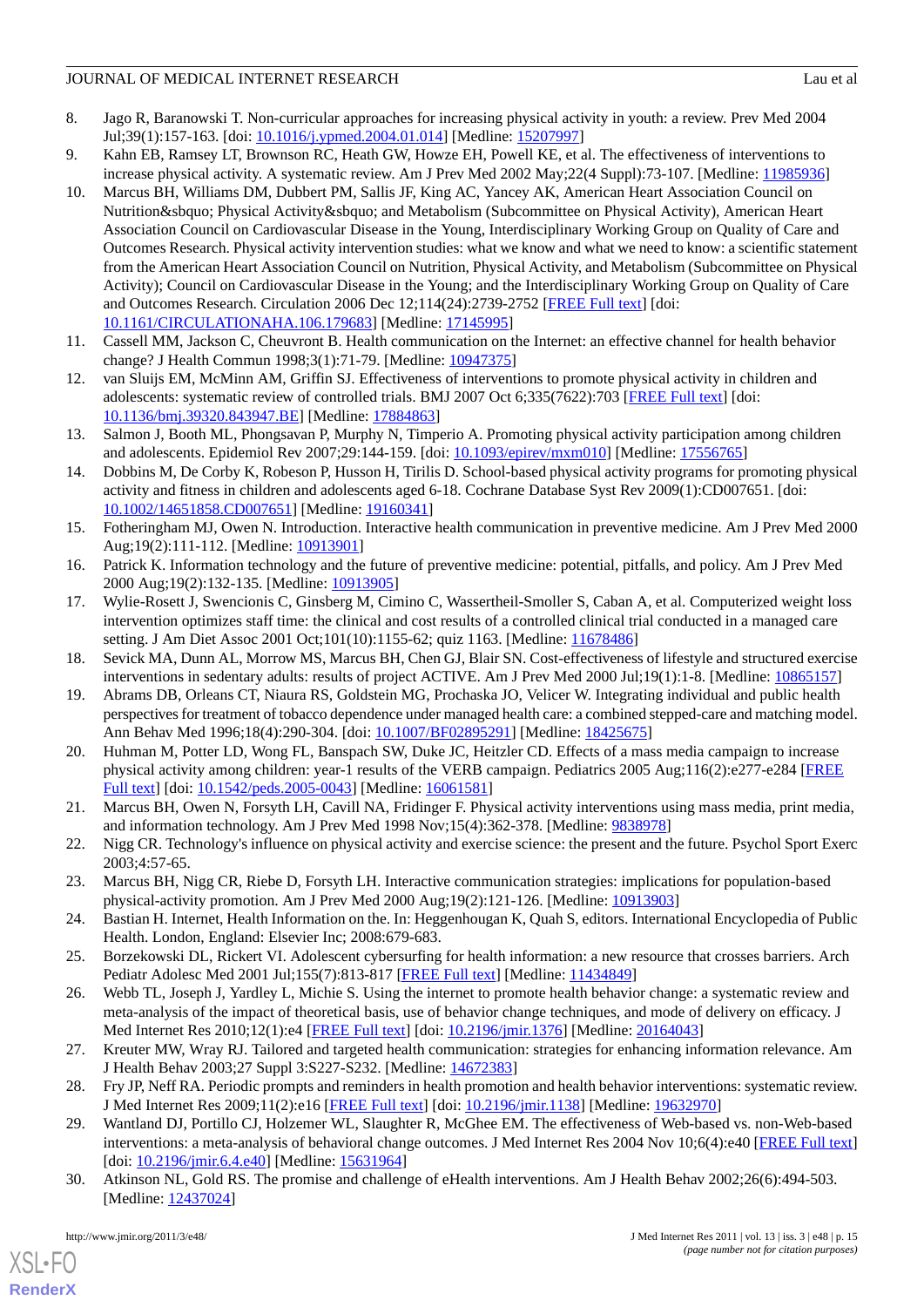- <span id="page-15-0"></span>31. Brug J, Oenema A, Campbell M. Past, present, and future of computer-tailored nutrition education. Am J Clin Nutr 2003 Apr;77(4 Suppl):1028S-1034S [\[FREE Full text\]](http://www.ajcn.org/cgi/pmidlookup?view=long&pmid=12663313) [Medline: [12663313\]](http://www.ncbi.nlm.nih.gov/entrez/query.fcgi?cmd=Retrieve&db=PubMed&list_uids=12663313&dopt=Abstract)
- <span id="page-15-1"></span>32. Kroeze W, Werkman A, Brug J. A systematic review of randomized trials on the effectiveness of computer-tailored education on physical activity and dietary behaviors. Ann Behav Med 2006 Jun;31(3):205-223. [doi: [10.1207/s15324796abm3103\\_2](http://dx.doi.org/10.1207/s15324796abm3103_2)] [Medline: [16700634](http://www.ncbi.nlm.nih.gov/entrez/query.fcgi?cmd=Retrieve&db=PubMed&list_uids=16700634&dopt=Abstract)]
- <span id="page-15-3"></span>33. Norman GJ, Zabinski MF, Adams MA, Rosenberg DE, Yaroch AL, Atienza AA. A review of eHealth interventions for physical activity and dietary behavior change. Am J Prev Med 2007 Oct;33(4):336-345. [doi: [10.1016/j.amepre.2007.05.007](http://dx.doi.org/10.1016/j.amepre.2007.05.007)] [Medline: [17888860](http://www.ncbi.nlm.nih.gov/entrez/query.fcgi?cmd=Retrieve&db=PubMed&list_uids=17888860&dopt=Abstract)]
- <span id="page-15-7"></span><span id="page-15-4"></span>34. Portnoy DB, Scott-Sheldon LA, Johnson BT, Carey MP. Computer-delivered interventions for health promotion and behavioral risk reduction: a meta-analysis of 75 randomized controlled trials, 1988-2007. Prev Med 2008 Jul;47(1):3-16. [doi: [10.1016/j.ypmed.2008.02.014](http://dx.doi.org/10.1016/j.ypmed.2008.02.014)] [Medline: [18403003\]](http://www.ncbi.nlm.nih.gov/entrez/query.fcgi?cmd=Retrieve&db=PubMed&list_uids=18403003&dopt=Abstract)
- <span id="page-15-2"></span>35. van den Berg MH, Schoones JW, Vliet Vlieland TP. Internet-based physical activity interventions: a systematic review of the literature. J Med Internet Res 2007;9(3):e26 [\[FREE Full text\]](http://www.jmir.org/2007/3/e26/) [doi: [10.2196/jmir.9.3.e26](http://dx.doi.org/10.2196/jmir.9.3.e26)] [Medline: [17942388\]](http://www.ncbi.nlm.nih.gov/entrez/query.fcgi?cmd=Retrieve&db=PubMed&list_uids=17942388&dopt=Abstract)
- <span id="page-15-5"></span>36. Vandelanotte C, Spathonis KM, Eakin EG, Owen N. Website-delivered physical activity interventions a review of the literature. Am J Prev Med 2007 Jul;33(1):54-64. [doi: [10.1016/j.amepre.2007.02.041](http://dx.doi.org/10.1016/j.amepre.2007.02.041)] [Medline: [17572313](http://www.ncbi.nlm.nih.gov/entrez/query.fcgi?cmd=Retrieve&db=PubMed&list_uids=17572313&dopt=Abstract)]
- <span id="page-15-8"></span><span id="page-15-6"></span>37. Abraham C, Michie S. A taxonomy of behavior change techniques used in interventions. Health Psychol 2008 May; 27(3): 379-387. [doi: [10.1037/0278-6133.27.3.379\]](http://dx.doi.org/10.1037/0278-6133.27.3.379) [Medline: [18624603\]](http://www.ncbi.nlm.nih.gov/entrez/query.fcgi?cmd=Retrieve&db=PubMed&list_uids=18624603&dopt=Abstract)
- 38. Cohen J. Statistical Power Analysis for the Behavioral Sciences. Hillsdale, NJ: L Erlbaum Associates; 1988.
- <span id="page-15-9"></span>39. Crutzen R, de Nooijer J, Brouwer W, Oenema A, Brug J, de Vries NK. Internet-delivered interventions aimed at adolescents: a Delphi study on dissemination and exposure. Health Educ Res 2008 Jun;23(3):427-439 [\[FREE Full text\]](http://her.oxfordjournals.org/cgi/pmidlookup?view=long&pmid=18209115) [doi: [10.1093/her/cym094](http://dx.doi.org/10.1093/her/cym094)] [Medline: [18209115](http://www.ncbi.nlm.nih.gov/entrez/query.fcgi?cmd=Retrieve&db=PubMed&list_uids=18209115&dopt=Abstract)]
- <span id="page-15-10"></span>40. Crutzen R, de Nooijer J, Brouwer W, Oenema A, Brug J, de Vries NK. A conceptual framework for understanding and improving adolescents' exposure to Internet-delivered interventions. Health Promot Int 2009 Sep;24(3):277-284 [\[FREE](http://heapro.oxfordjournals.org/cgi/pmidlookup?view=long&pmid=19515716) [Full text\]](http://heapro.oxfordjournals.org/cgi/pmidlookup?view=long&pmid=19515716) [doi: [10.1093/heapro/dap018\]](http://dx.doi.org/10.1093/heapro/dap018) [Medline: [19515716\]](http://www.ncbi.nlm.nih.gov/entrez/query.fcgi?cmd=Retrieve&db=PubMed&list_uids=19515716&dopt=Abstract)
- <span id="page-15-14"></span>41. Franklin VL, Waller A, Pagliari C, Greene SA. A randomized controlled trial of Sweet Talk, a text-messaging system to support young people with diabetes. Diabet Med 2006 Dec; 23(12): 1332-1338. [doi: [10.1111/j.1464-5491.2006.01989.x\]](http://dx.doi.org/10.1111/j.1464-5491.2006.01989.x) [Medline: [17116184](http://www.ncbi.nlm.nih.gov/entrez/query.fcgi?cmd=Retrieve&db=PubMed&list_uids=17116184&dopt=Abstract)]
- <span id="page-15-15"></span>42. Jago R, Baranowski T, Baranowski JC, Thompson D, Cullen KW, Watson K, et al. Fit for Life Boy Scout badge: outcome evaluation of a troop and Internet intervention. Prev Med 2006 Mar;42(3):181-187. [doi: [10.1016/j.ypmed.2005.12.010](http://dx.doi.org/10.1016/j.ypmed.2005.12.010)] [Medline: [16458955](http://www.ncbi.nlm.nih.gov/entrez/query.fcgi?cmd=Retrieve&db=PubMed&list_uids=16458955&dopt=Abstract)]
- <span id="page-15-12"></span>43. Lubans DR, Morgan PJ, Callister R, Collins CE. Effects of integrating pedometers, parental materials, and E-mail support within an extracurricular school sport intervention. J Adolesc Health 2009 Feb; 44(2): 176-183. [doi: [10.1016/j.jadohealth.2008.06.020](http://dx.doi.org/10.1016/j.jadohealth.2008.06.020)] [Medline: [19167667](http://www.ncbi.nlm.nih.gov/entrez/query.fcgi?cmd=Retrieve&db=PubMed&list_uids=19167667&dopt=Abstract)]
- <span id="page-15-16"></span><span id="page-15-13"></span>44. Marks JT, Campbell MK, Ward DS, Ribisl KM, Wildemuth BM, Symons MJ. A comparison of Web and print media for physical activity promotion among adolescent girls. J Adolesc Health 2006 Jul;39(1):96-104. [doi: [10.1016/j.jadohealth.2005.11.002](http://dx.doi.org/10.1016/j.jadohealth.2005.11.002)] [Medline: [16781967](http://www.ncbi.nlm.nih.gov/entrez/query.fcgi?cmd=Retrieve&db=PubMed&list_uids=16781967&dopt=Abstract)]
- <span id="page-15-18"></span>45. Newton KH, Wiltshire EJ, Elley CR. Pedometers and text messaging to increase physical activity: randomized controlled trial of adolescents with type 1 diabetes. Diabetes Care 2009 May;32(5):813-815 [\[FREE Full text](http://care.diabetesjournals.org/cgi/pmidlookup?view=long&pmid=19228863)] [doi: [10.2337/dc08-1974\]](http://dx.doi.org/10.2337/dc08-1974) [Medline: [19228863](http://www.ncbi.nlm.nih.gov/entrez/query.fcgi?cmd=Retrieve&db=PubMed&list_uids=19228863&dopt=Abstract)]
- <span id="page-15-17"></span>46. Patrick K, Sallis JF, Prochaska JJ, Lydston DD, Calfas KJ, Zabinski MF, et al. A multicomponent program for nutrition and physical activity change in primary care: PACE+ for adolescents. Arch Pediatr Adolesc Med 2001 Aug;155(8):940-946 [[FREE Full text](http://archpedi.ama-assn.org/cgi/pmidlookup?view=long&pmid=11483123)] [Medline: [11483123](http://www.ncbi.nlm.nih.gov/entrez/query.fcgi?cmd=Retrieve&db=PubMed&list_uids=11483123&dopt=Abstract)]
- <span id="page-15-11"></span>47. Prochaska JJ, Sallis JF. A randomized controlled trial of single versus multiple health behavior change: promoting physical activity and nutrition among adolescents. Health Psychol 2004 May;23(3):314-318. [doi: [10.1037/0278-6133.23.3.314\]](http://dx.doi.org/10.1037/0278-6133.23.3.314) [Medline: [15099173](http://www.ncbi.nlm.nih.gov/entrez/query.fcgi?cmd=Retrieve&db=PubMed&list_uids=15099173&dopt=Abstract)]
- <span id="page-15-19"></span>48. Shapiro JR, Bauer S, Hamer RM, Kordy H, Ward D, Bulik CM. Use of text messaging for monitoring sugar-sweetened beverages, physical activity, and screen time in children: a pilot study. J Nutr Educ Behav 2008;40(6):385-391. [doi: [10.1016/j.jneb.2007.09.014](http://dx.doi.org/10.1016/j.jneb.2007.09.014)] [Medline: [18984496](http://www.ncbi.nlm.nih.gov/entrez/query.fcgi?cmd=Retrieve&db=PubMed&list_uids=18984496&dopt=Abstract)]
- <span id="page-15-21"></span><span id="page-15-20"></span>49. Williamson DA, Walden HM, White MA, York-Crowe E, Newton RL, Alfonso A, et al. Two-year internet-based randomized controlled trial for weight loss in African-American girls. Obesity (Silver Spring) 2006 Jul;14(7):1231-1243 [\[FREE Full](http://dx.doi.org/10.1038/oby.2006.140) [text](http://dx.doi.org/10.1038/oby.2006.140)] [doi: [10.1038/oby.2006.140](http://dx.doi.org/10.1038/oby.2006.140)] [Medline: [16899804\]](http://www.ncbi.nlm.nih.gov/entrez/query.fcgi?cmd=Retrieve&db=PubMed&list_uids=16899804&dopt=Abstract)
- <span id="page-15-22"></span>50. Bandura A. Social cognitive theory: an agentic perspective. Annu Rev Psychol 2001;52:1-26. [doi: [10.1146/annurev.psych.52.1.1](http://dx.doi.org/10.1146/annurev.psych.52.1.1)] [Medline: [11148297](http://www.ncbi.nlm.nih.gov/entrez/query.fcgi?cmd=Retrieve&db=PubMed&list_uids=11148297&dopt=Abstract)]
- 51. Bandura A. Health promotion by social cognitive means. Health Educ Behav 2004 Apr;31(2):143-164. [doi: [10.1177/1090198104263660\]](http://dx.doi.org/10.1177/1090198104263660) [Medline: [15090118\]](http://www.ncbi.nlm.nih.gov/entrez/query.fcgi?cmd=Retrieve&db=PubMed&list_uids=15090118&dopt=Abstract)
- 52. Prochaska JO, Marcus BH. The transtheoretical model: applications to exercise. In: Dishman RK, editor. Advances in Exercise Adherence. Champaign, IL: Human Kinetics; 1994:161-180.
- 53. Marlatt GA, George WH. Relapse prevention: introduction and overview of the model. Br J Addict 1984 Sep;79(3):261-273. [Medline: [6595020\]](http://www.ncbi.nlm.nih.gov/entrez/query.fcgi?cmd=Retrieve&db=PubMed&list_uids=6595020&dopt=Abstract)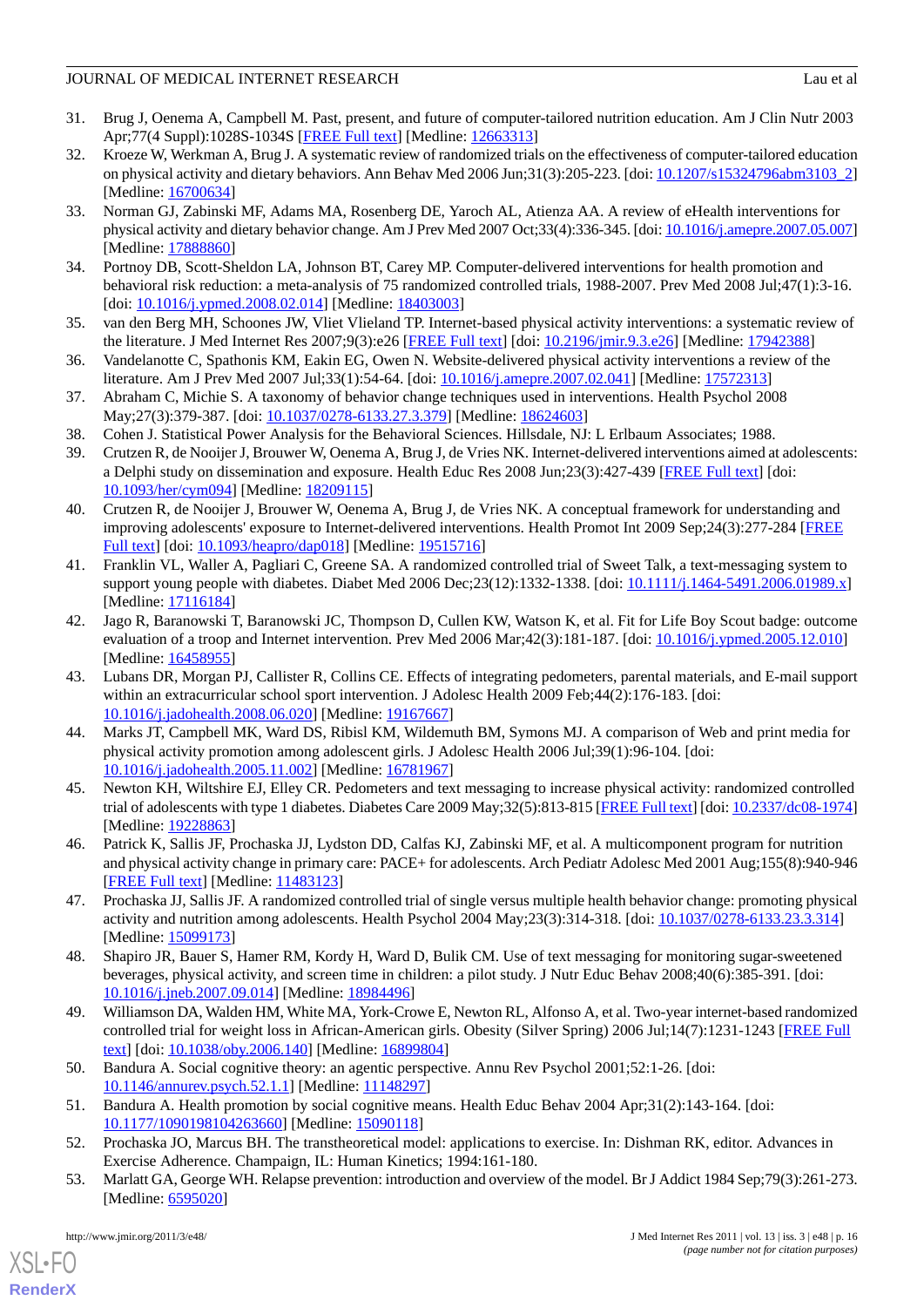- <span id="page-16-0"></span>54. Baranowski T, Jago R. Understanding the mechanisms of change in children's physical activity programs. Exerc Sport Sci Rev 2005 Oct;33(4):163-168. [Medline: [16239832](http://www.ncbi.nlm.nih.gov/entrez/query.fcgi?cmd=Retrieve&db=PubMed&list_uids=16239832&dopt=Abstract)]
- <span id="page-16-1"></span>55. Rothman AJ. "Is there nothing more practical than a good theory?": Why innovations and advances in health behavior change will arise if interventions are used to test and refine theory. Int J Behav Nutr Phys Act 2004 Jul 27;1(1):11 [[FREE](http://www.ijbnpa.org/content/1/1/11) [Full text\]](http://www.ijbnpa.org/content/1/1/11) [doi: [10.1186/1479-5868-1-11\]](http://dx.doi.org/10.1186/1479-5868-1-11) [Medline: [15279674](http://www.ncbi.nlm.nih.gov/entrez/query.fcgi?cmd=Retrieve&db=PubMed&list_uids=15279674&dopt=Abstract)]
- <span id="page-16-3"></span><span id="page-16-2"></span>56. Michie S, Prestwich A. Are interventions theory-based? Development of a theory coding scheme. Health Psychol 2010 Jan;29(1):1-8. [doi: [10.1037/a0016939\]](http://dx.doi.org/10.1037/a0016939) [Medline: [20063930](http://www.ncbi.nlm.nih.gov/entrez/query.fcgi?cmd=Retrieve&db=PubMed&list_uids=20063930&dopt=Abstract)]
- <span id="page-16-4"></span>57. Painter JE, Borba CP, Hynes M, Mays D, Glanz K. The use of theory in health behavior research from 2000 to 2005: a systematic review. Ann Behav Med 2008 Jun;35(3):358-362. [doi: [10.1007/s12160-008-9042-y](http://dx.doi.org/10.1007/s12160-008-9042-y)] [Medline: [18633685\]](http://www.ncbi.nlm.nih.gov/entrez/query.fcgi?cmd=Retrieve&db=PubMed&list_uids=18633685&dopt=Abstract)
- <span id="page-16-5"></span>58. Baranowski T, Cullen KW, Nicklas T, Thompson D, Baranowski J. Are current health behavioral change models helpful in guiding prevention of weight gain efforts? Obes Res 2003 Oct;11 Suppl:23S-43S. [doi: [10.1038/oby.2003.222](http://dx.doi.org/10.1038/oby.2003.222)] [Medline: [14569036](http://www.ncbi.nlm.nih.gov/entrez/query.fcgi?cmd=Retrieve&db=PubMed&list_uids=14569036&dopt=Abstract)]
- <span id="page-16-7"></span><span id="page-16-6"></span>59. Waller A, Franklin V, Pagliari C, Greene S. Participatory design of a text message scheduling system to support young people with diabetes. Health Informatics J 2006 Dec;12(4):304-318. [doi: [10.1177/1460458206070023\]](http://dx.doi.org/10.1177/1460458206070023) [Medline: [17093001\]](http://www.ncbi.nlm.nih.gov/entrez/query.fcgi?cmd=Retrieve&db=PubMed&list_uids=17093001&dopt=Abstract)
- 60. Roger ME, Roger E. Diffusion of Innovations. 5th edition. New York, NY: Free Press; 2003.
- <span id="page-16-8"></span>61. Petty RE, Cacioppo JT. Communication and Persuasion: Central and Peripheral Routes to Attitude Change. New York, NY: Springer/Verlag; 1986.
- <span id="page-16-9"></span>62. Schulz KF. Assessing allocation concealment and blinding in randomized controlled trials: why bother? ACP J Club 2000;132(2):A11-A12. [Medline: [10750446](http://www.ncbi.nlm.nih.gov/entrez/query.fcgi?cmd=Retrieve&db=PubMed&list_uids=10750446&dopt=Abstract)]
- <span id="page-16-10"></span>63. Greenhalgh T. Assessing the methodological quality of published papers. BMJ 1997 Aug 2;315(7103):305-308 [\[FREE](http://bmj.com/cgi/pmidlookup?view=long&pmid=9274555) [Full text\]](http://bmj.com/cgi/pmidlookup?view=long&pmid=9274555) [Medline: [9274555\]](http://www.ncbi.nlm.nih.gov/entrez/query.fcgi?cmd=Retrieve&db=PubMed&list_uids=9274555&dopt=Abstract)
- <span id="page-16-11"></span>64. Poolman RW, Struijs PA, Krips R, Sierevelt IN, Marti RK, Farrokhyar F, et al. Reporting of outcomes in orthopaedic randomized trials: does blinding of outcome assessors matter? J Bone Joint Surg Am 2007 Mar;89(3):550-558. [doi: [10.2106/JBJS.F.00683\]](http://dx.doi.org/10.2106/JBJS.F.00683) [Medline: [17332104](http://www.ncbi.nlm.nih.gov/entrez/query.fcgi?cmd=Retrieve&db=PubMed&list_uids=17332104&dopt=Abstract)]
- <span id="page-16-13"></span><span id="page-16-12"></span>65. Schulz KF, Grimes DA. Blinding in randomised trials: hiding who got what. Lancet 2002 Feb 23;359(9307):696-700. [doi: [10.1016/S0140-6736\(02\)07816-9\]](http://dx.doi.org/10.1016/S0140-6736(02)07816-9) [Medline: [11879884](http://www.ncbi.nlm.nih.gov/entrez/query.fcgi?cmd=Retrieve&db=PubMed&list_uids=11879884&dopt=Abstract)]
- <span id="page-16-14"></span>66. Prochaska JO, DiClemente CC. Stages and processes of self-change of smoking: toward an integrative model of change. J Consult Clin Psychol 1983 Jun;51(3):390-395. [Medline: [6863699](http://www.ncbi.nlm.nih.gov/entrez/query.fcgi?cmd=Retrieve&db=PubMed&list_uids=6863699&dopt=Abstract)]
- 67. Biemer PP, Witt M. Repeated measures estimation of measurement bias for self-reported drug use with applications to the National Household Survey on Drug Abuse. NIDA Res Monogr 1997;167:439-476. [Medline: [9243573\]](http://www.ncbi.nlm.nih.gov/entrez/query.fcgi?cmd=Retrieve&db=PubMed&list_uids=9243573&dopt=Abstract)
- 68. Crutzen R, de Nooijer J, Candel MJ, de Vries NK. Adolescents who intend to change multiple health behaviours choose greater exposure to an internet-delivered intervention. J Health Psychol 2008 Oct;13(7):906-911. [doi: [10.1177/1359105308095064\]](http://dx.doi.org/10.1177/1359105308095064) [Medline: [18809641\]](http://www.ncbi.nlm.nih.gov/entrez/query.fcgi?cmd=Retrieve&db=PubMed&list_uids=18809641&dopt=Abstract)

# **Abbreviations**

**BCT:** behavior change technique **ICT:** information and communication technology **PA:** physical activity **RCT:** randomized controlled trial **RPM:** relapse prevention model **SCT:** social cognitive theory **SMS:** short message services **TTM:** transtheoretical model

*Edited by G Eysenbach; submitted 19.03.10; peer-reviewed by T Baranowski; comments to author 25.06.10; revised version received 17.02.11; accepted 24.03.11; published 13.07.11*

*Please cite as:*

*Lau PWC, Lau EY, Wong DP, Ransdell L*

*A Systematic Review of Information and Communication Technology–Based Interventions for Promoting Physical Activity Behavior Change in Children and Adolescents*

*J Med Internet Res 2011;13(3):e48 URL: <http://www.jmir.org/2011/3/e48/>*

*doi: [10.2196/jmir.1533](http://dx.doi.org/10.2196/jmir.1533)*

*PMID: [21749967](http://www.ncbi.nlm.nih.gov/entrez/query.fcgi?cmd=Retrieve&db=PubMed&list_uids=21749967&dopt=Abstract)*